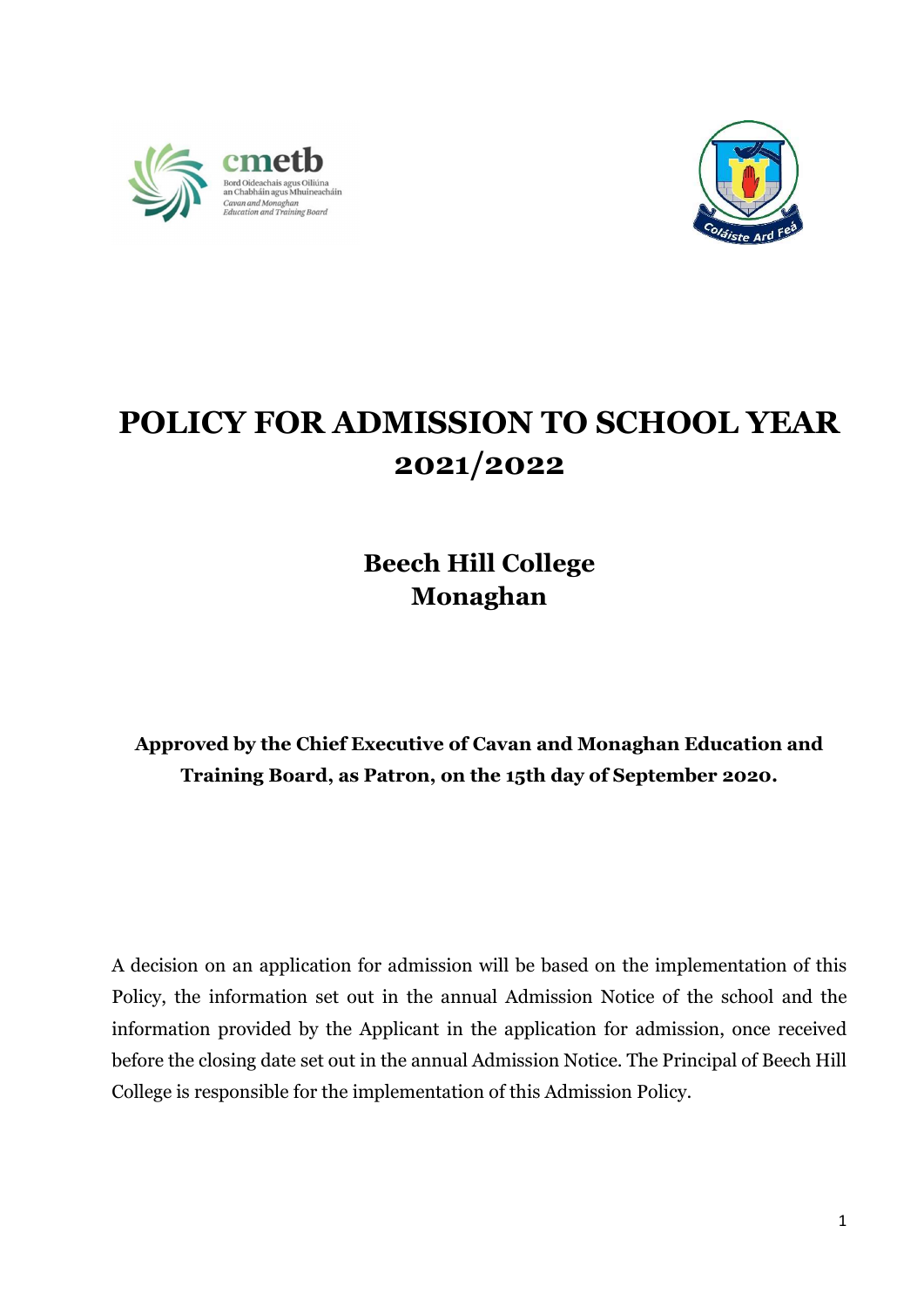## INTRODUCTION TO BEECH HILL COLLEGE

Beech Hill College is an inclusive, co-educational, multi-denominational second level college under the management and administration of Cavan and Monaghan Education and Training Board (CMETB). The College provides a quality learning environment within which all students are encouraged to achieve their potential as competent citizens in today's modern society. Beech Hill College is committed to a partnership role within the wider community involving a mutual exchange of resources and expertise. The Beech Hill College motto is 'Be the Best you can Be'. Students are challenged and encouraged to stimulate and promote their intellectual, moral, emotional, spiritual, social and physical development both in classrooms and in the many extra-curricular activities provided. **History** 

When the Beech Hill Nursing Home was advertised for sale in September 1972, County Monaghan VEC identified the site as an ideal location for a second level school. The seventeen-acre site at Beech Hill was purchased for £50,000 in October 1972 and the transfer from the Glen Road to Beech Hill College was completed in September 1979.

Since its inception, Beech Hill College has provided a very comprehensive education for thousands of students from the catchment area and beyond. Past pupils are esteemed members of all the professions. They have contributed greatly to the economic revival of our country either in a professional capacity or as entrepreneurs who generate employment and thus create wealth.

As Ireland has come through a period of great change, Beech Hill College has responded to those challenges. In 1979 the College offered the Intermediate Certificate, Leaving Certificate and Secretarial Courses. Today the courses on offer include the Junior Cycle, Junior Certificate School Programme, Transition Year Programme, Leaving Certificate, Leaving Certificate Applied Programme, Leaving Certificate Vocational Programme, Beech Hill College will open a special class for ASD students in the Autumn of 2020. Beech Hill College is a DEIS school, a Creative School and is part of a School Completion Programme consortium.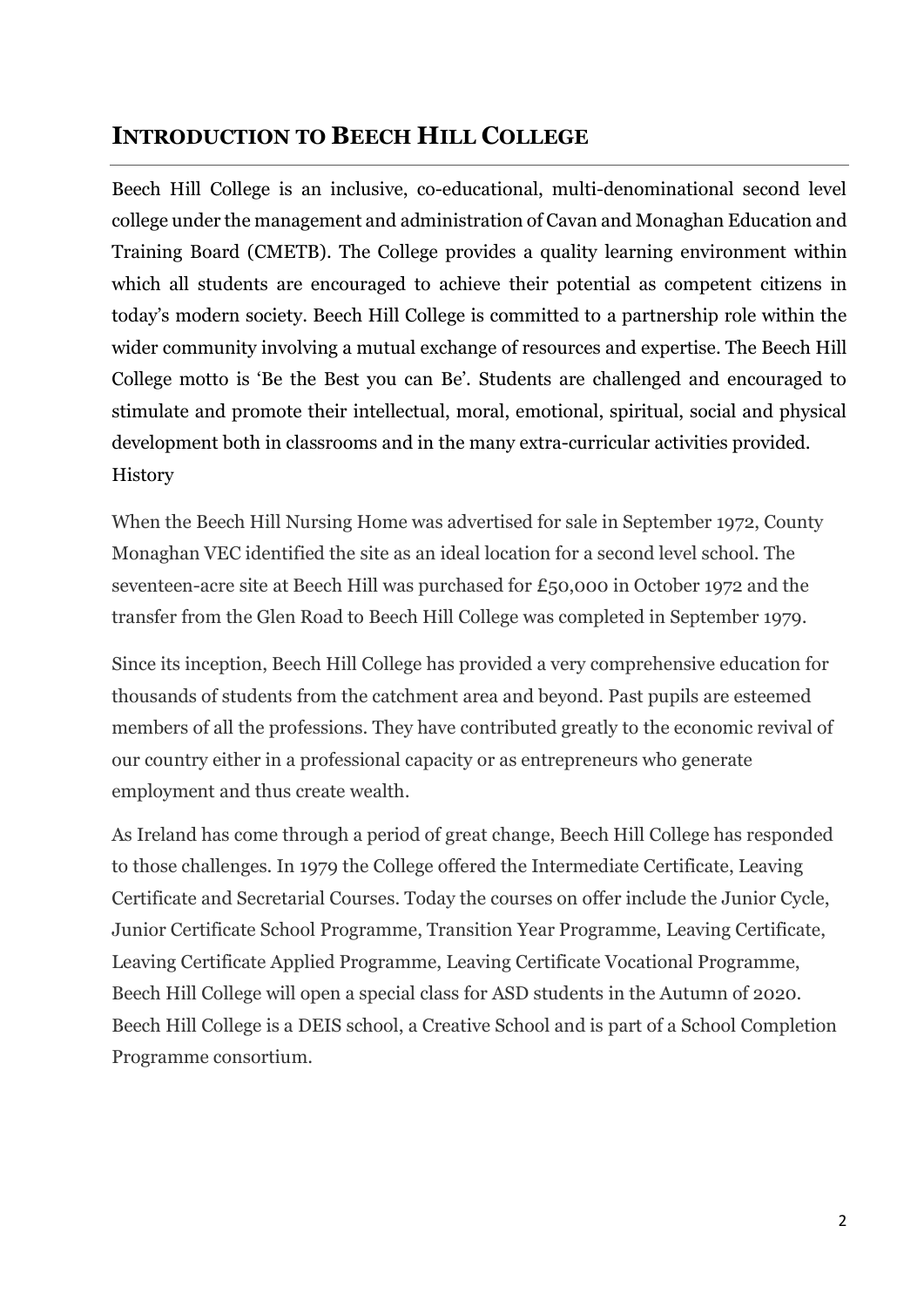#### **Today**

### In 2019-20 Beech Hill College had 577 pupils enrolled

As a school our mission is to provide the best possible education for all our students, to enable them to make the most of their particular talents and aptitudes. The management and teachers ensure that this objective is achieved in an environment where students feel safe and happy. It is our belief that when students feel cared for, the quality of teaching and learning will be enhanced, ensuring students are stimulated, challenged and reach their potential in education.

Personal attention is given to each student in Beech Hill College. The results achieved in examinations and the subsequent progression of our students to further education or the world of work is a source of satisfaction to us all. The management of the College recognises the key role played by parents and guardians in any child's education. Consequently, it maintains close links with parents and guardians through the College Journal, Home-School-Community Liaison Scheme, Parents' Council, regular information evenings and parent teacher meetings.

In addition to academic subjects, students participate in games and athletics, choir and creative schools' activities, poetry and short story writing, quizzes, public speaking and debating as well as art competitions. Each year the Transition Year students perform a musical to packed audiences. The fact that Beech Hill College students regularly feature as award winners is testament not only to the expression of their own abilities but it is also is a tribute to those teachers who provide the encouragement and stimulation needed to identify and nurture that innate talent.

Beech Hill College maintains close links with the local community. This is reflected in the many joint initiatives and projects we undertake with local businesses, fundraising activities for local causes and the support we receive from our alumni and others in the community.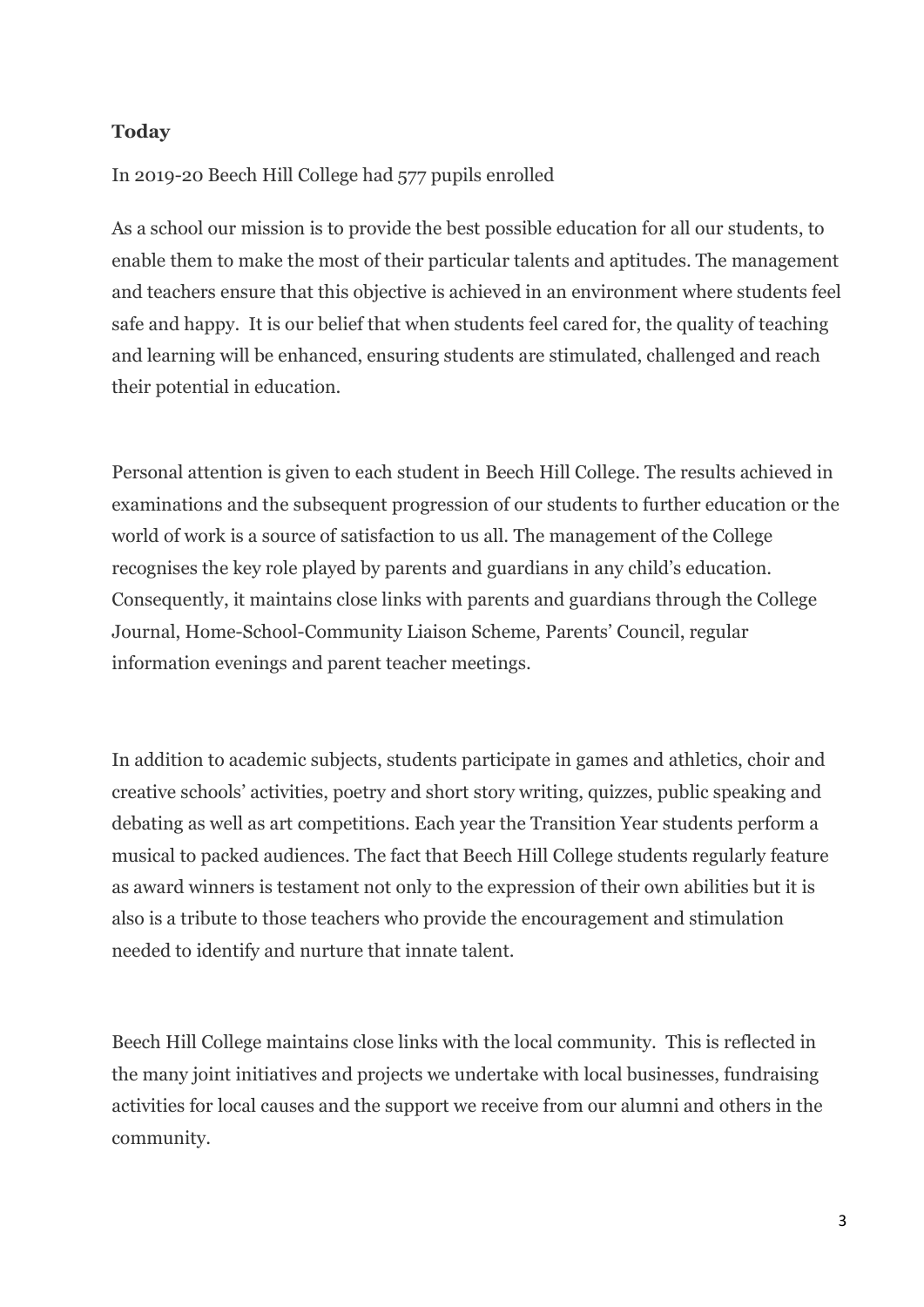## TABLE OF CONTENTS

## PART A – General Information for All Applicants

- 1. Glossary of terms
- 2. Admission Statement
- 3. Legal Framework
- 4. General Admission Provisions

## PART B - Information for Specific Categories of Applicants

- 5. Application to the First-Year Group
- 6. Application to All Year Groups Other Than First-Year
- 7. Application to the Special Class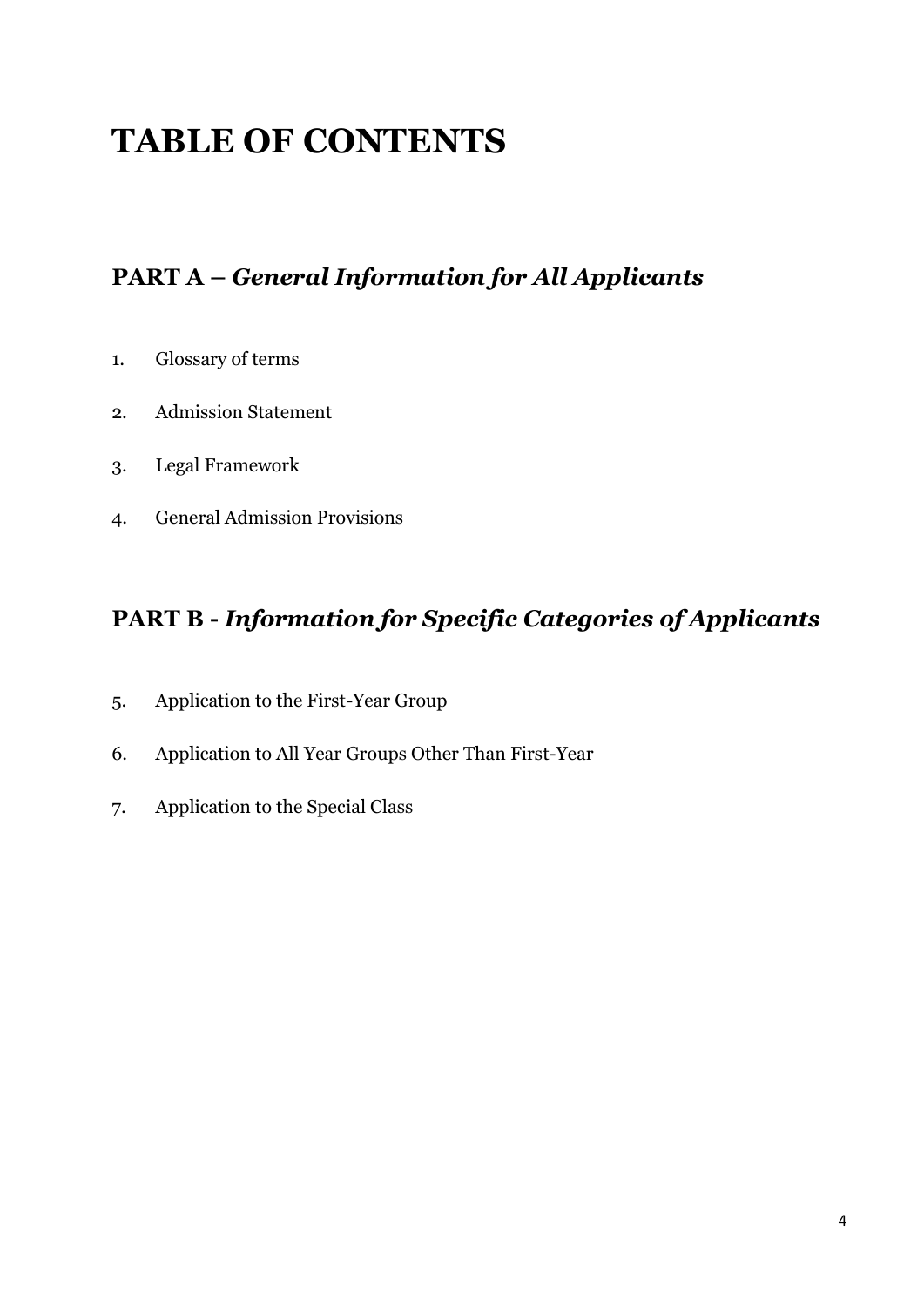# PART A

## General Information for All Applicants

- 1. Glossary of terms
- 2. Admission Statement
- 3. Legal Framework
- 4. General Admission Provisions (for all Applicants)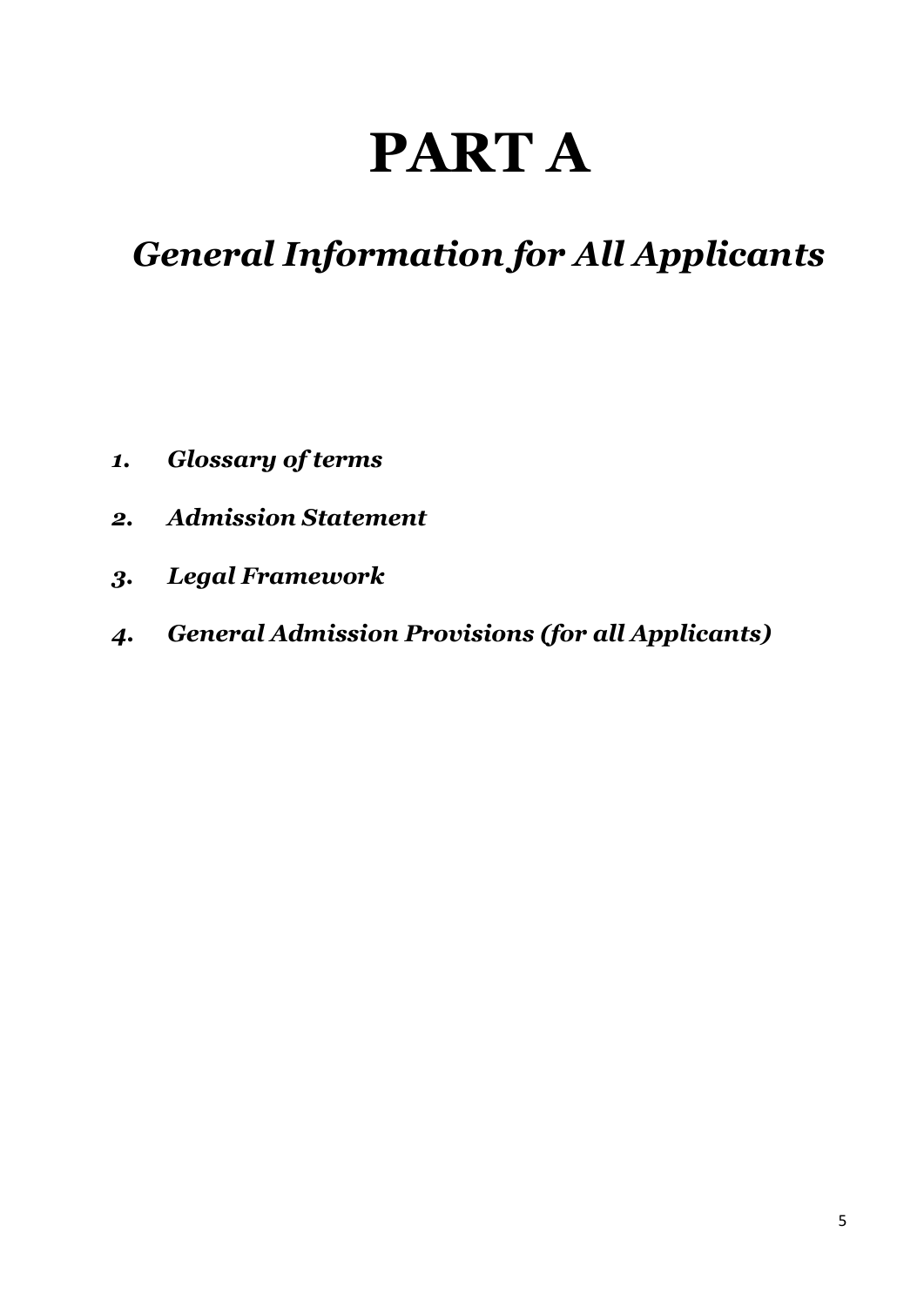## 1 GLOSSARY OF TERMS

'Applicant' means the parent / guardian of a Student, or, in the case of a Student who has reached the age of 18 years, the Student, who has made an application for admission to Beech Hill College.

'Student' means the person in respect of whom the application is being made. All uses of the word throughout this Policy therefore imply 'prospective' as part of the interpretation. That is, the use of the word 'Student' does not mean that the application for him/her has been accepted such that s/he is regarded as a Student of Beech Hill College by virtue of application alone.

'Gender', in line with the definition of "the gender ground" in the Equal Status Act 2000, is such that "one is male and the other is female". This does not prejudice any Student who is Intersex or identifies as Androgynous/Androgyne, Bigender, Demigender, Gender Fluid, Genderqueer, Multigender, Neutrois, Non-binary, Transgender, Transsexual or otherwise.

'Parent' has the same meaning as in the Education Act 1998 and includes a foster parent and a guardian appointed under the Guardianship of Children Acts, 1964 to 1997.

'Feeder Primary Schools' refers to the primary schools of preference for application to Beech Hill College The feeder primary schools for Beech Hill College are: 'Feeder Primary Schools' refers to the primary schools of preference for application to Beech Hill College. The feeder primary schools for Beech Hill College are:

- St. Patrick's NS Clara, Truagh
- St. Michael's NS Corcaghan
- Corracrin NS Emyvale
- Deravoy NS Emyvale
- Edenmore NS Emyvale
- St. Mary's NS Glaslough
- Scoil Phadraig Garron, Tyholland
- St. Joseph's NS Knockatallon
- Knockconan NS Ballyoisin, Emyvale
- Knocknagrave NS Tydavnet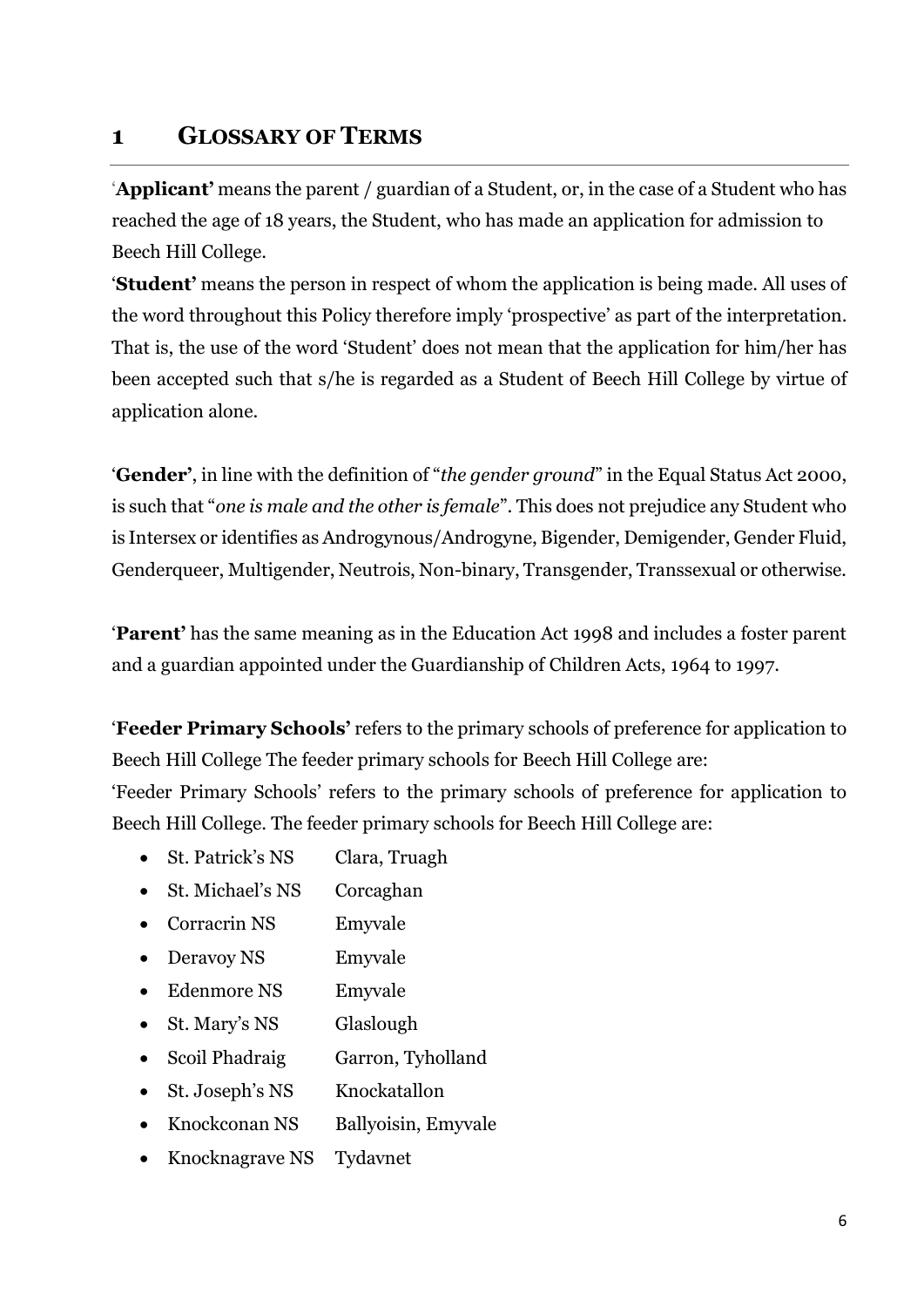- Latnamard NS Aghabog, Smithboro
- Scoil Bhride Silverstream, Tyholland
- St. Mary's NS Moy, Clontibret
- Magherarney NS Smithboro
- St. Mary's BNS The Hill, Monaghan
- St. Louis' GNS Park Road, Monaghan
- St. Michael's NS Rackwallace, Castleshane
- Gaelscoil Ultain Knockaconny, Armagh Rd, Monaghan
- St. Mary's NS Threemilehouse
- St. Dympna's NS Tydavnet
- Urbleshanny NS Scotstown
- Clontibret NS Clontibret
- Drumacrutten NS Drumacrutten
- Tyholland NS Tyholland
- Model School North Road, Monaghan
- Billis NS Glaslough

For the purpose of the selection criterion relating to the student having a sibling currently enrolled in the school, 'Sibling' refers to full siblings, half-siblings, foster-siblings, stepsiblings and students who reside in the same household.

For the purpose of the selection criterion relating to the student having a sibling who previously attended the school, 'Sibling' refers to full siblings, half-siblings, fostersiblings and step-siblings

[Note: the wider definition of sibling in the second of the two paragraphs immediately above is for the purpose of facilitating families who are required to do more than one dropoff and/or collection to/from the school.]

'Special Class' means a class that has, with the approval of the Minister of Education and Skills, been established by a school to provide an education exclusively for Students with a category or categories of special educational needs specified by the Minister of Education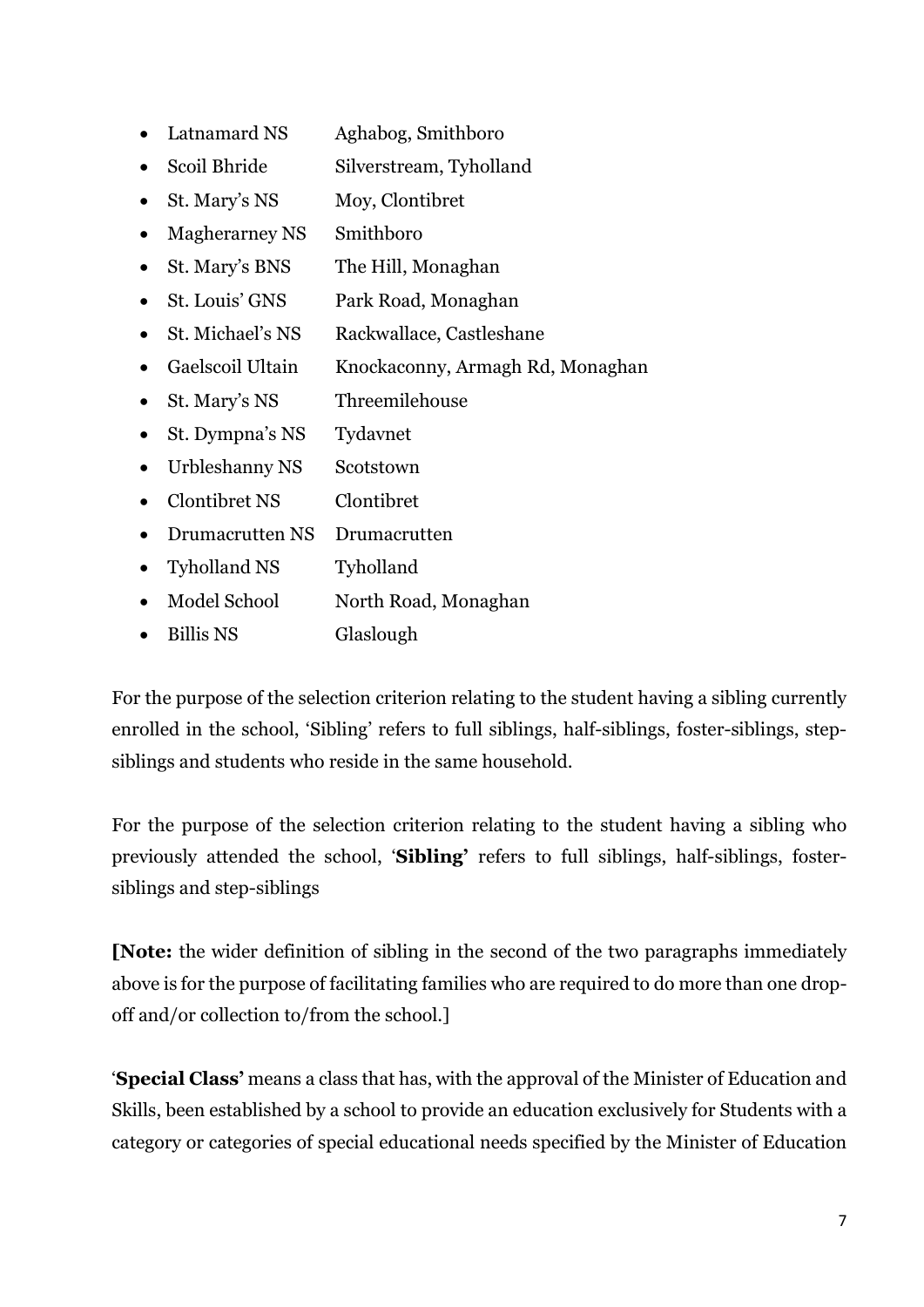and Skills. Beech Hill College has a Special Class, established to cater for special educational needs of students with Autism/Autistic Spectrum Disorders,

'First-Year' means the intake group of Students for the most junior class or year in a school.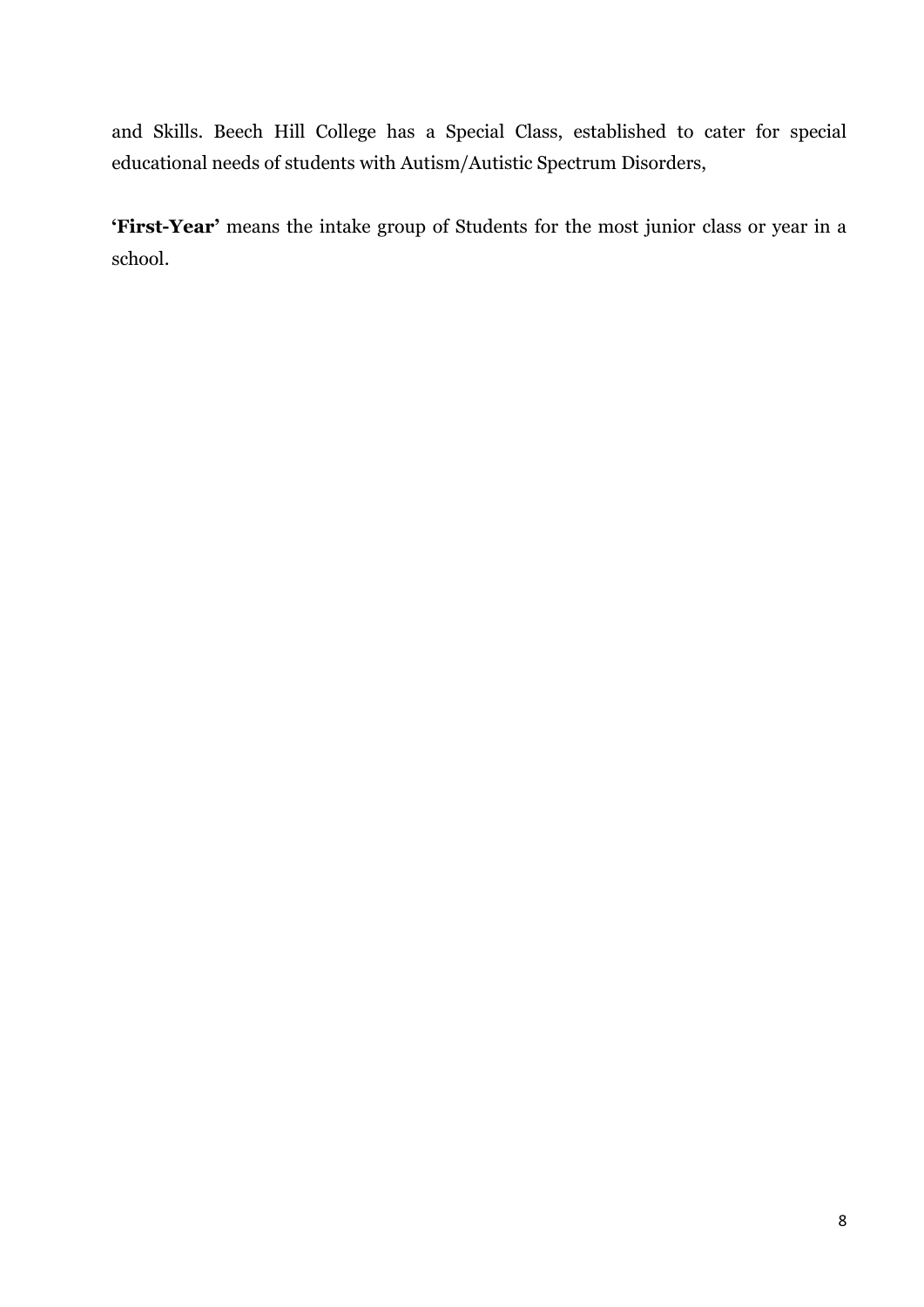## 2 ADMISSION STATEMENT

ETB schools are state, co-educational, multidenominational schools underpinned by the core values of:

- Excellence in Education;
- Care;
- Equality;
- Community and
- Respect.



As the state provider of education, the ETB sector defines a 'multidenominational' school in the following way:

In ETB schools, all students are given equal opportunities for enrolment in line with the Education (Admissions to School) Act 2018. Once enrolled, our schools strive to provide all students with equal opportunities to engage with the curriculum and school life. In all aspects of school life all members of our school communities are treated equitably regardless of their race, gender, religion/belief, age, family status, civil status, membership of the Traveller community, sexual orientation, ability or socioeconomic status.

Our schools provide a safe physical and social environment that reinforces a sense of belonging to the school community and wider society. They strive to enable every student to realise their full potential regardless of any aspect of their identity or background. Our schools promote a fully inclusive education that recognises the plurality of identities, beliefs and values held by students, parents and staff. We prepare open-minded, culturally sensitive and responsible citizens with a strong sense of shared values.

In ETB schools, students of all religions and beliefs are treated equally. The school environment and activities do not privilege any particular group over another whilst at the same time acknowledging and facilitating students of all religions and beliefs.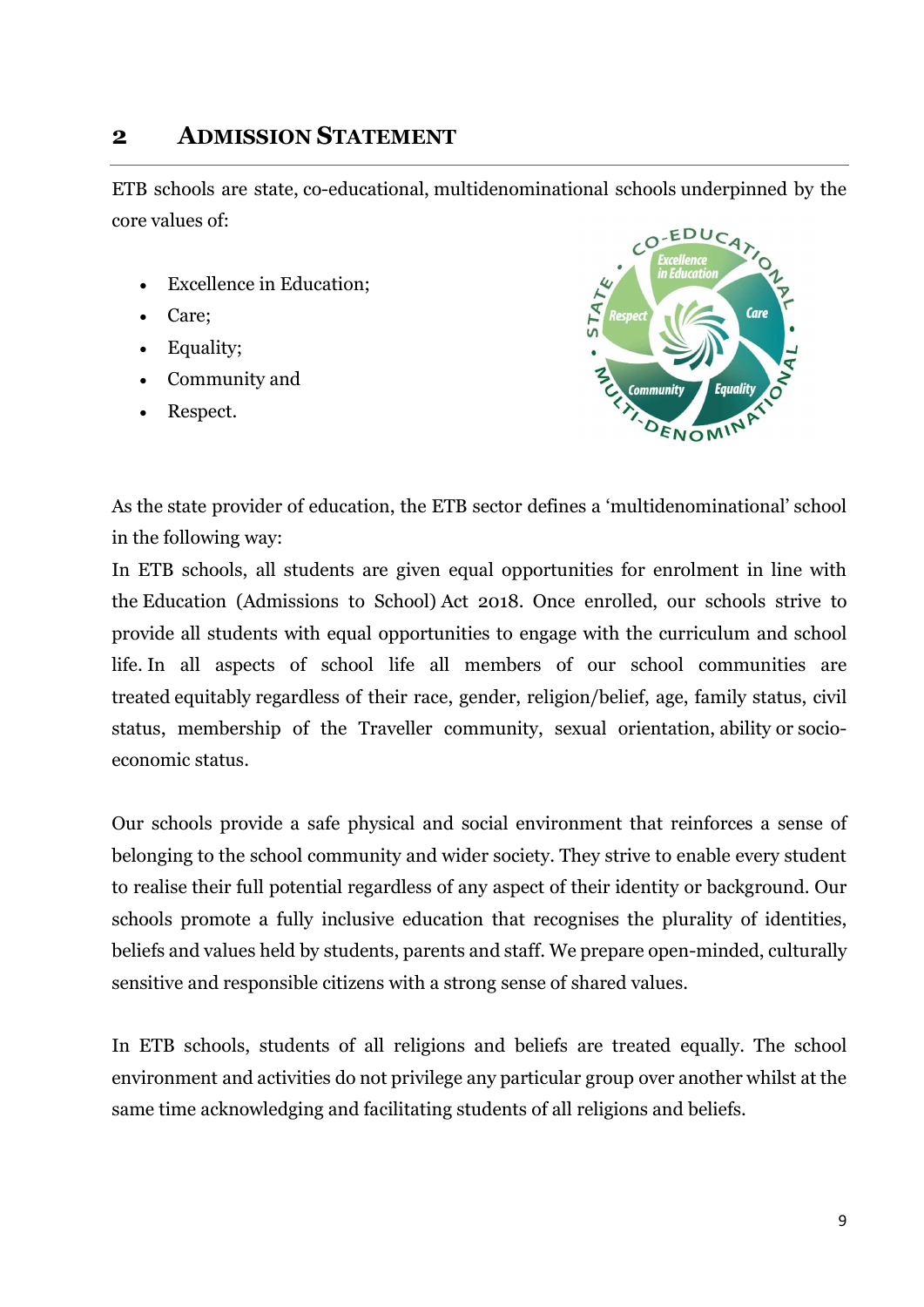Accordingly, Beech Hill College shall not discriminate in its admission of a Student based on the following grounds:

- 2.1. Gender of the Student or Applicant. However, where a school admits students of one gender only, it is not discriminatory to refuse to admit Students not of that gender;
- 2.2. Civil status of the Student or Applicant;
- 2.3. Family status of the Student or Applicant;
- 2.4. Sexual orientation of the Student or Applicant;
- 2.5. Religion of the Student or Applicant;
- 2.6. Disability of the Student or Applicant;
- 2.7. Race of the Student or Applicant;
- 2.8. The Student's or Applicant's membership of the Traveller community;
- 2.9. Special educational needs of the Student or Applicant. However, where the school provides education exclusively for a category or categories of special educational need(s) in a Special Class, it is not discriminatory to refuse to admit to that class a Student who does not have the specified special educational need(s).

Beech Hill College shall not charge fees or payments or seek contributions as a condition of admission or continued enrolment of a Student.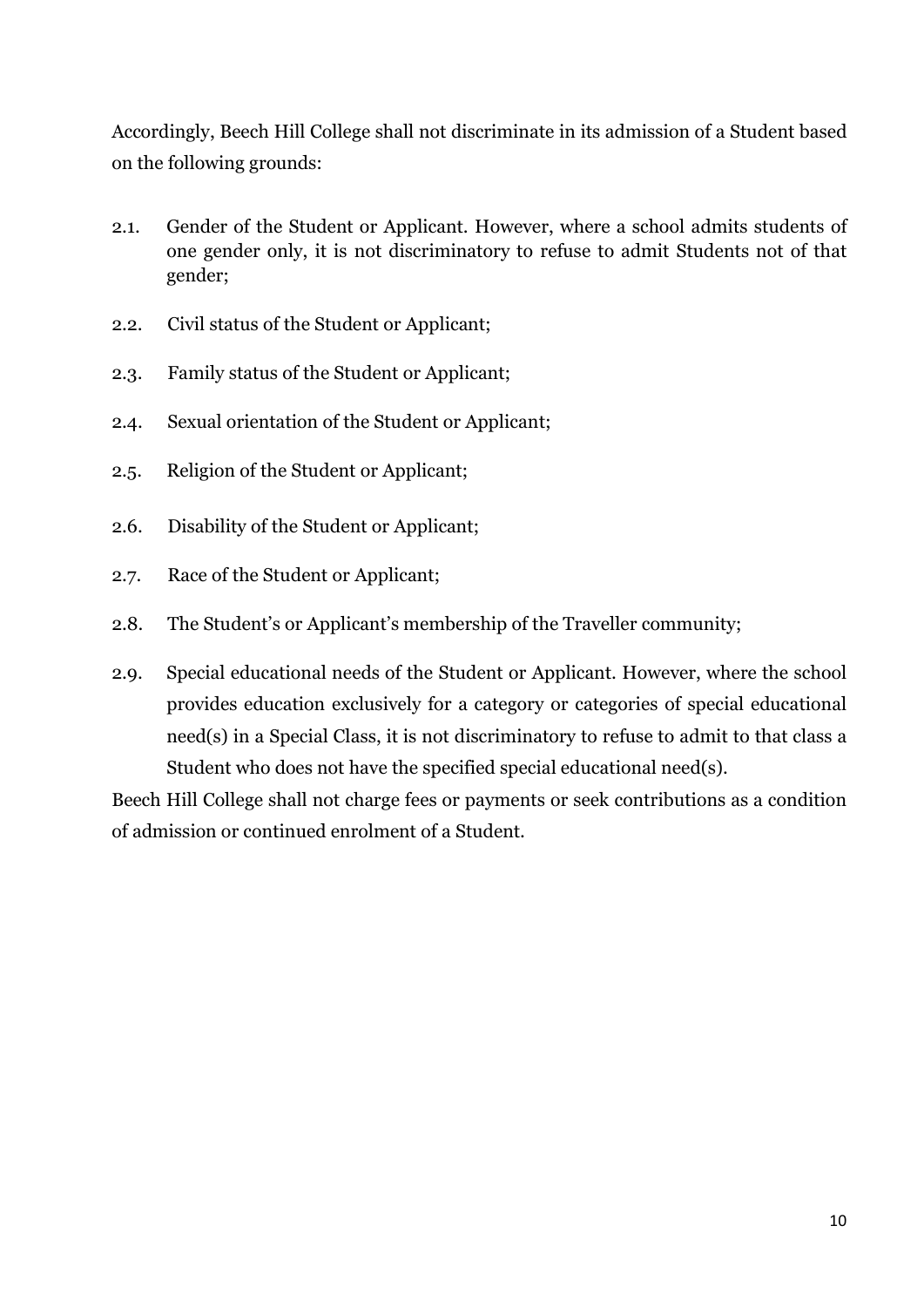## 3 LEGAL FRAMEWORK

Cavan and Monaghan Education and Training Board (CMETB) was established under the Education and Training Board Act 2013 which sets out the functions of all ETBs, including to establish and maintain recognised schools, centres for education and education and training facilities in each ETB's functional area.

The board of management of Beech Hill College is a committee established under section 44 of the Education and Training Board Act 2013 and also constitutes a board of management within the meaning of the Education Act 1998.

The Education (Admission to Schools) Act 2018 and the Education (Welfare) Act 2000 place a duty on all recognised schools to prepare and publish an Admission Policy.

The Education Act, 1998 provides for an appeal process in the event of a refusal to enrol. The appeal process is set out in section 5.3 in respect of applications made to the First-Year Group and in section 6.3 in respect of applications made to all years other than the First-Year Group.

Section 62(7)(n) of the Education Act 1998 requires each school to set out in its Admission Policy the arrangements it has in place where a parent, or student over 18 years of age, requests that the student opt-out of religious instruction.

It is important to understand that our school does not provide 'religious instruction' and therefore the legal requirement to advise of the option to opt-out of religious instruction does not arise in this school. There is an important distinction between 'religious instruction' and 'religious education':

- Religious instruction is a term used in Ireland to indicate instruction in accordance with the rites, practices and teachings of a particular religion or denomination for pupils of that religious tradition.
- Religious education is open to all pupils regardless of their commitment to any particular religion or worldview. It seeks to contribute to the spiritual and moral development of all students equally.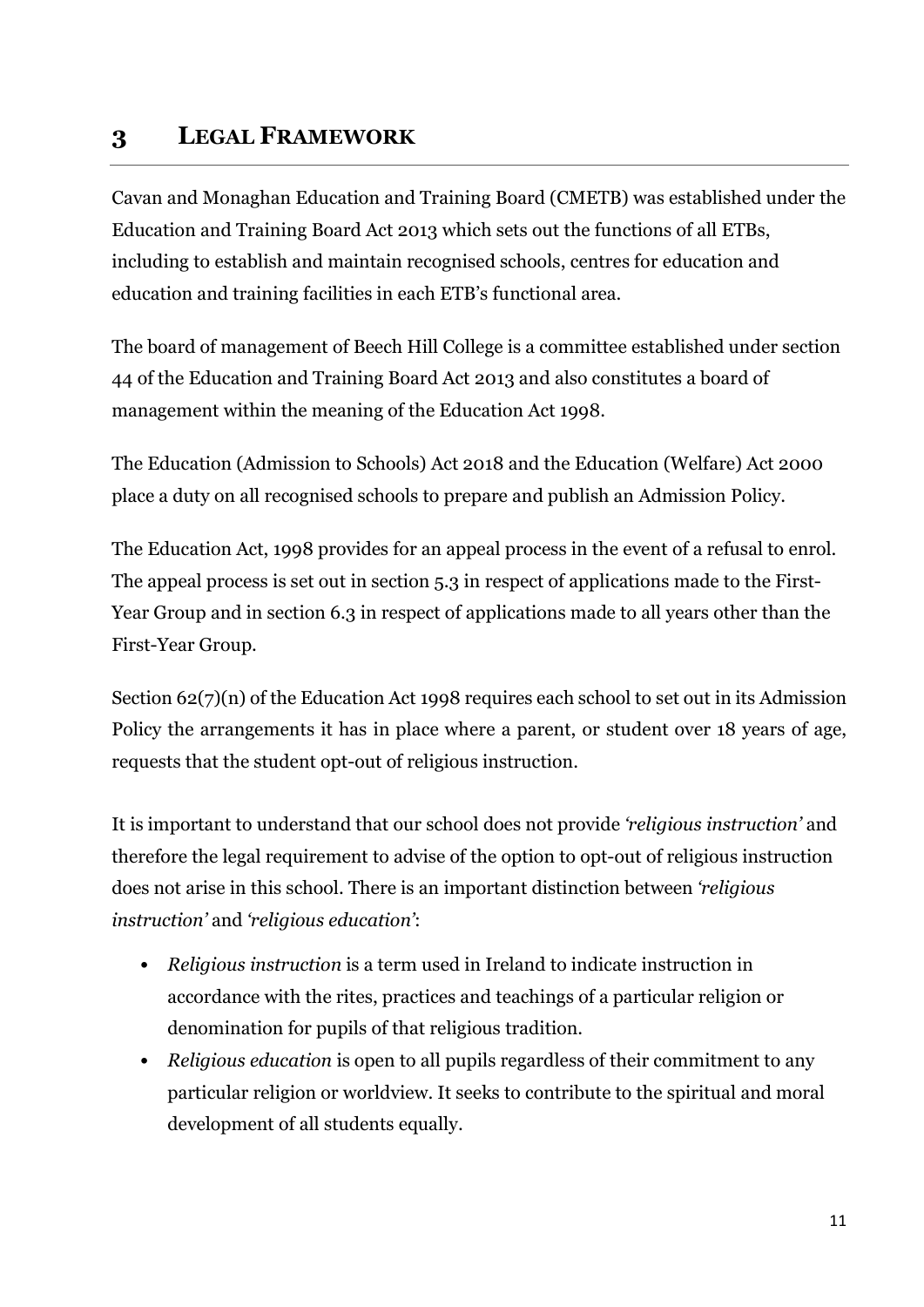As ETB schools are 'multi-denominational', Beech Hill College supports the provision of religious education that caters for all students regardless of their religious or nonreligious beliefs.

## 4 GENERAL ADMISSION PROVISIONS

A decision on an application for admission shall be based on:

- the implementation of this Admission Policy,
- the annual Admission Notice of the school, and the
- information provided by the Applicant in the application for admission.

If, prior to the commencement of section 62 of the Education Act 1998 by the Education (Admission to Schools) Act 2018 on the 1st February 2020, Beech Hill College had confirmed, in writing, that an Applicant had been placed on a list relating to the allocation of school places for entrance before the 1st February 2025, then this confirmation is still valid and the Applicant will be offered that place.

In processing an application Beech Hill College shall not consider:

- 4.1 The payment of fees or contributions to the school;
- 4.2 A Student's academic ability, skills or aptitude; unless:
	- it is necessary to ascertain whether or not the Student has the category of special educational needs concerned for admission to a school approved by the Minister of Education and Skills providing education exclusively to Students with a specified category of special educational needs or a special class;
- 4.3 The occupation, financial status, academic ability, skills or aptitude of a Student's Parent(s);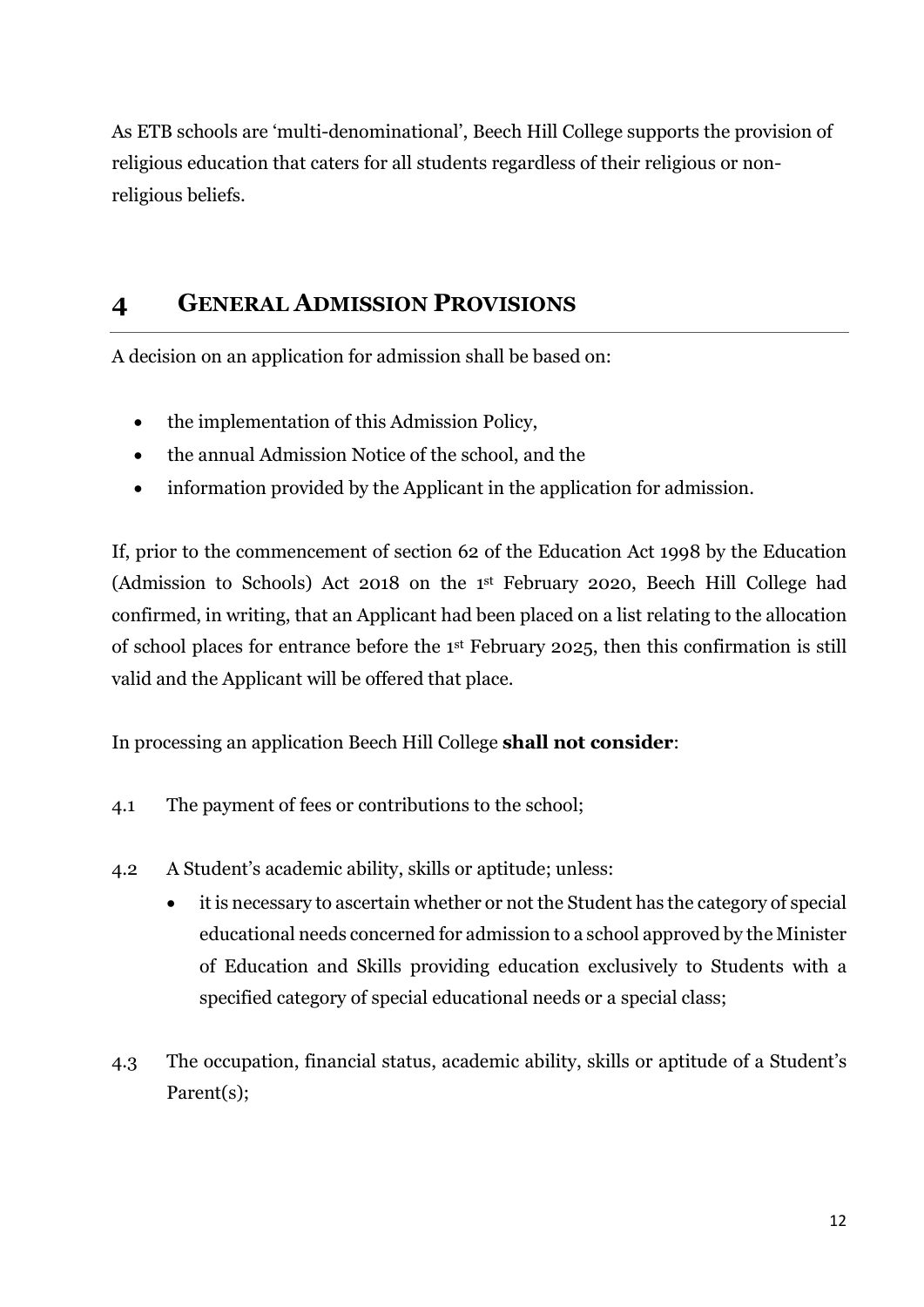- 4.4 A requirement that a Student or his or her Parent(s), attend an interview, open day or other meeting as a condition of admission;
- 4.5 A Student's connection to the school due to a member of his or her family attending or having previously attended the school, unless the connection is a sibling of the Student concerned attending, or having attended, the school, or a parent or grandparent having previously attended the school. However, the maximum number of places filled by this criterion does not exceed 25% of the available places as set out in the school's Admission Notice for that academic year.
- 4.6 The date and time on which an application for admission was received by the school as long as it is received during the period specified for receiving applications set out in the annual Admission Notice for that academic year.

Beech Hill College will consider the offer of a place to every Student seeking admission to the school, unless the following applies:

- 4.7 The Parent fails to confirm in writing that s/he accepts the Student Code of Behaviour and he/she shall make all reasonable efforts to ensure compliance with such code by the Student;
- 4.8 The Student seeking admission to a Special Class in the school does not have the category of special educational needs specified by the Minister of Education and Skills in respect of that class.

Where Beech Hill College considers an application, each Student shall receive a place, unless the school is oversubscribed, in which case, selection criteria will be applied to each application.

Section 5 of this Policy addresses the selection criteria and other matters related to the admission provisions for the First-Year Group.

Section 6 of this Policy addresses the selection criteria and other matters related to the admission provisions for all year groups other than First-Year.

Section 7 of this Policy addresses the selection criteria and other matters related to the admission provisions for the Special Class.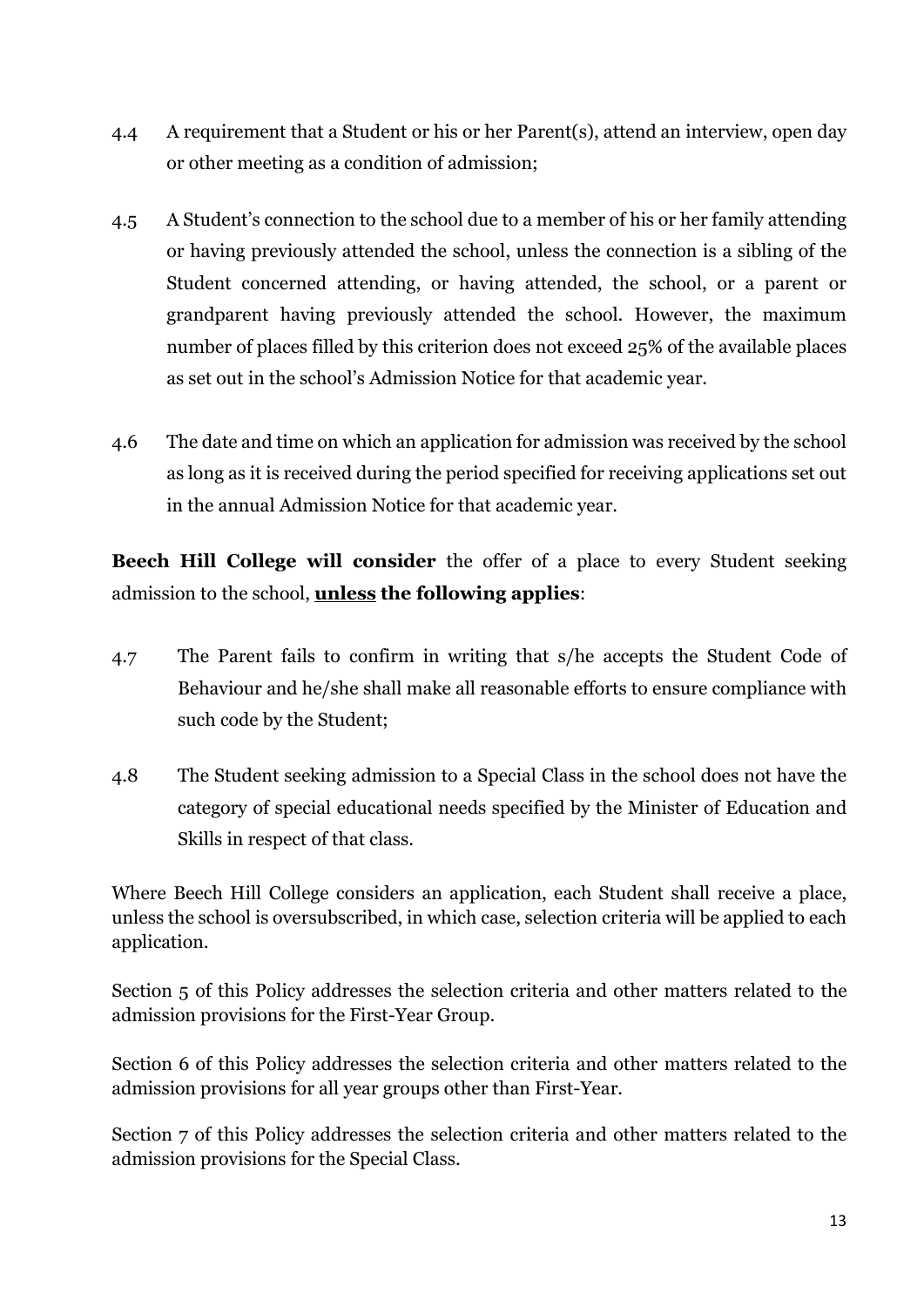# PART B

## Information for Specific Categories of Applicants

- 5. Application to the First-Year Group
- 6. Application to All Year Groups Other Than First-Year
- 7. Application to the Special Class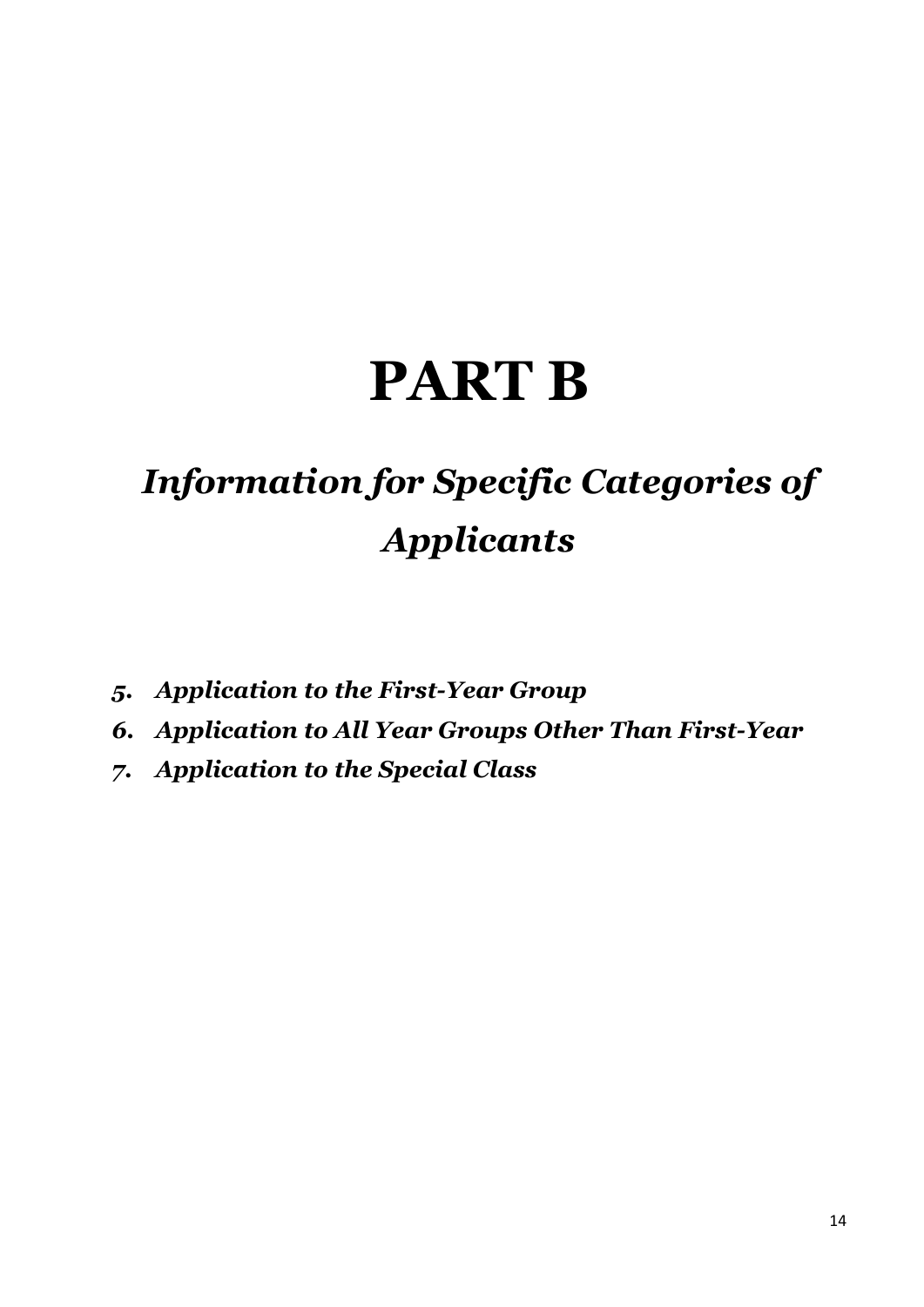## SECTION 5

## APPLICATION TO THE FIRST-YEAR GROUP

## 5 APPLICATION TO THE FIRST-YEAR GROUP

#### 5.1 Admission Provisions (First-Year Group)

- 5.1.1. Oversubscription
- 5.1.2. Selection criteria in order of priority
- 5.1.3. Selection process
- 5.1.4. Late Applications
- 5.1.5. Second/third-round offers of a place
- 5.1.6. Acceptance of a place
- 5.1.7. Refusal
- 5.1.8. Withdrawal of an offer
- 5.1.9. Appeals

#### 5.2 Appeals

- 5.3.1. Appeal where refusal was due to oversubscription
- 5.3.2. Appeal where refusal was for a reason other than oversubscription
- 5.3.3. Basis for appeal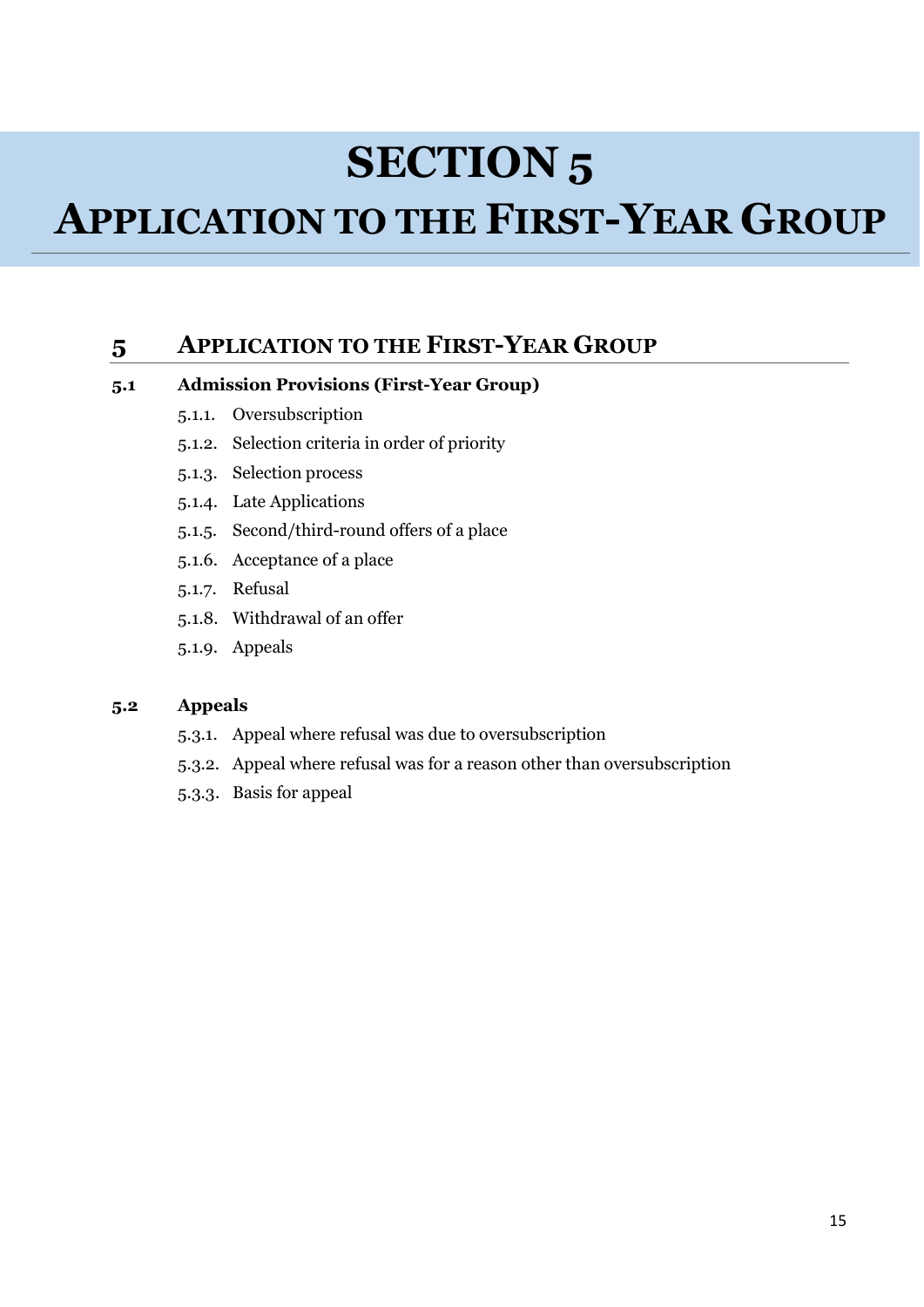## 5.1 ADMISSION PROVISIONS (FIRST YEAR GROUP)

Where Beech Hill College is not oversubscribed, all Students will be offered a school place, subject to sections 4.7, and 4.9

A Student applying for the First Year Group but seeking admission to the Special Class should see section 7 of this Admission Policy.

## 5.1.1 Oversubscription

When the number of applications exceeds the number of places available, the published selection criteria as set out at section 5.1.2 below will apply and a waiting list shall be compiled which shall remain valid only for the school year in respect of which the applications are made. Where Beech Hill College is in a position to offer further school places that become available for and during that academic year, places will be offered in accordance with the order of priority in which Students have been placed on the waiting list.

For the avoidance of doubt, if a Student does not receive a place in the school for a given academic year, but s/he wishes to be considered for admission to the same year group in the following academic year, a new application must be made on behalf of that Student during the dates specified by the school as being the period when it will accept applications to all year groups other than First-Year.

Where the school is oversubscribed, any selection criteria that are not included in this Admission Policy shall not be considered in determining whether or not a Student is admitted to the school.

## 5.1.2 Selection criteria in order of priority

Beech Hill College will apply the following criteria for admission to the First-Year Group:

- 5.1.2.1 Whether the Student attended one of the feeder primary schools:
	- St. Patrick's NS Clara, Truagh
	- St. Michael's NS Corcaghan
	- Corracrin NS Emyvale
	- Deravoy NS Emyvale
	- Edenmore NS Emyvale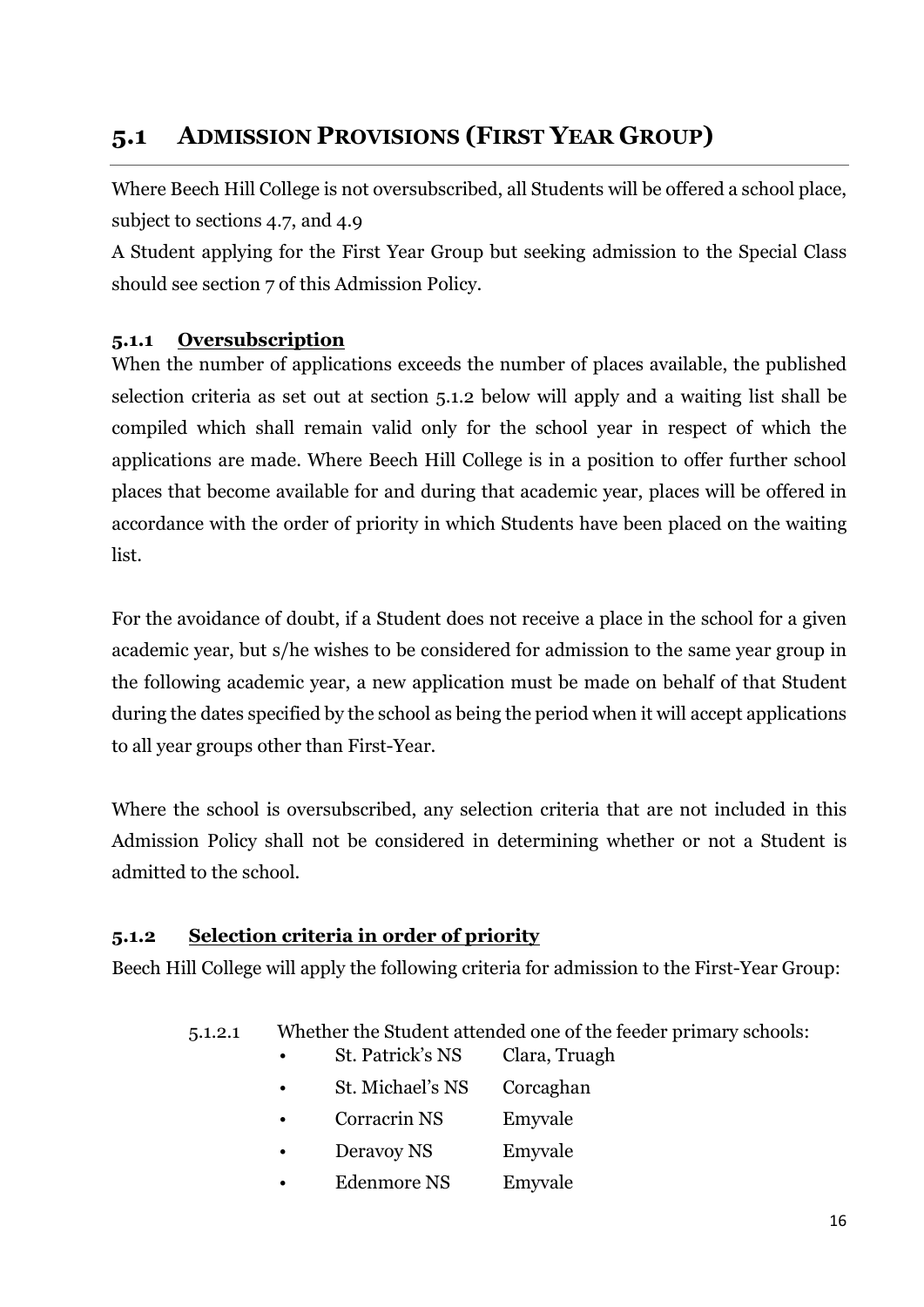- St. Mary's NS Glaslough
- Scoil Phadraig Garron, Tyholland
- St. Joseph's NS Knockatallon
- Knockconan NS Ballyoisin, Emyvale
	- Knocknagrave NS Tydavnet
- Latnamard NS Aghabog, Smithboro
- Scoil Bhride Silverstream, Tyholland
- St. Mary's NS Moy, Clontibret
- Magherarney NS Smithboro
- St. Mary's BNS The Hill, Monaghan
- St. Louis' GNS Park Road, Monaghan
- St. Michael's NS Rackwallace, Castleshane
- Gaelscoil Ultain Knockaconny, Armagh Rd, Monaghan
- St. Mary's NS Threemilehouse
- St. Dympna's NS Tydavnet
- Urbleshanny NS Scotstown
- Clontibret NS Clontibret
- Drumacrutten NS Drumacrutten
- Tyholland NS Tyholland
- Model School North Road, Monaghan
- Billis NS Glaslough
- 5.1.2.2 If the Student has siblings currently enrolled in the school
- 5.1.2.3 If the Student has siblings who were previously enrolled in the school
- 5.1.2.4 If the Student had a parent or grandparent who previously attended the school (to a maximum of 25% of the places available)

See section 7 for selection criteria applicable to admission to the Special Class

#### 5.1.3 Selection process

Beech Hill College will apply the selection process as follows: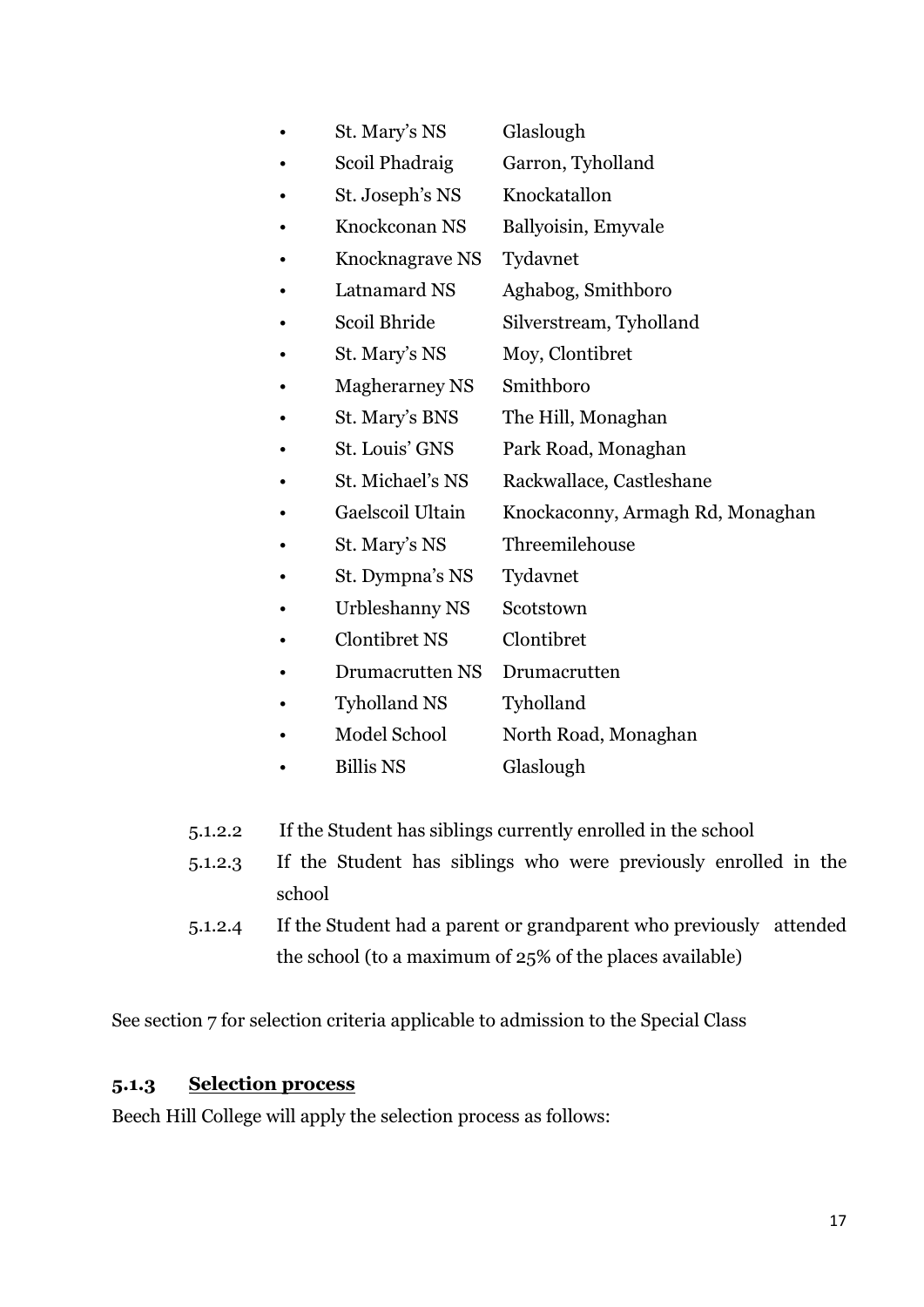Applications are considered against the published selection criteria. Places will be offered in the first instance to those who meet the first criterion. Subsequently, where the school still has places available, the remaining Applicants are considered in light of the second criterion and those Applicants who meet this criterion will be offered a place within the school. This process is continuously carried out until all available places have been offered and accepted.

Where two or more applications are tied in the foregoing selection process, Beech Hill College will apply a random lottery to assign any available places in the school, or on the waiting list, to those applications.

## 5.1.4 Late applications

An application received by Beech Hill College after the closing date published by the school, and set out in the Admission Notice, is considered a late application for the purposes of this Admission Policy.

Where Beech Hill College is oversubscribed and receives a late application for admission, that application will receive a place on the waiting list beneath Applicants whose applications were received by the school before the closing date for applications. Such late applications will be placed on the waiting list in accordance with the date and time they were received by the school and subsequently the school's selection criteria will be applied in accordance with this Admission Policy.

Where Beech Hill College is not oversubscribed and it receives a late application, the Student seeking admission will receive an offer of a place within the school, subject to sections 4.7 and 4.9, and the same process as applies to Applicants whose applications were received before the closing date will be applied i.e. an Acceptance Form will be issued to the Applicant for completion and return to the school within 2 weeks of issue.

## 5.1.5 Second/third-round offers of a place

Where a Student is in receipt of an offer of a place within Beech Hill College but does not accept the offer, or the school withdraws the offer in line with the relevant provisions of this Policy, the place will be offered to the next Student on the waiting list in a second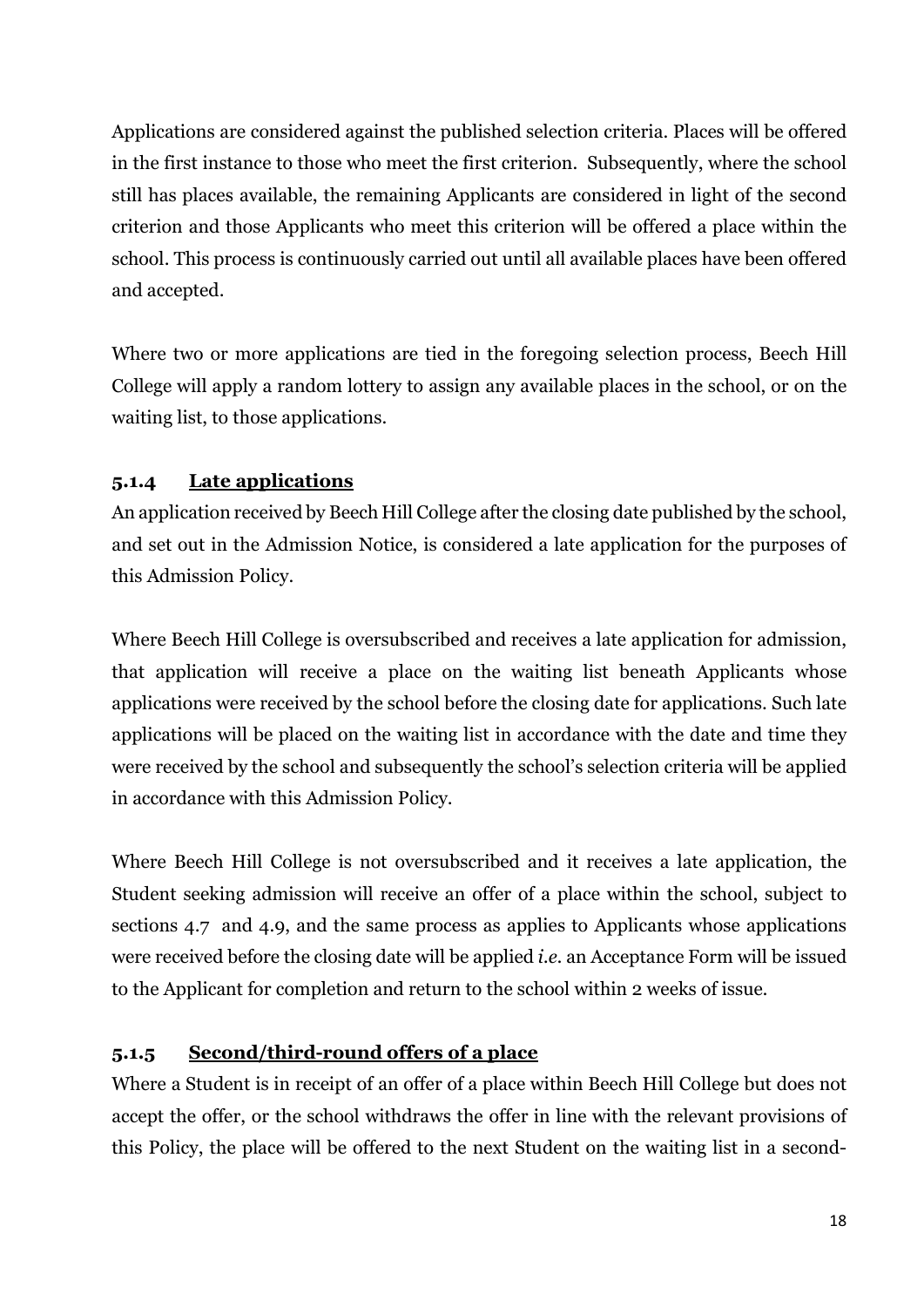round of offers. This process will continue throughout third and fourth rounds etc. until all places within the school have been filled.

## 5.1.6 Acceptance of a place

If the Student in respect of whom the application is made is offered a place, the Applicant will be issued with an Acceptance Form by the school.

The Applicant shall indicate acceptance of an offer by fully completing and returning the Acceptance Form by the date set out in the School's Admission Notice, or within 2 weeks of issuing by the school if it is a late application or if it is a second/third-round offer. This includes indicating whether or not s/he has applied for and is awaiting confirmation of an offer of admission from another school.

Failure to fully complete and return the Acceptance Form to the school by the date set out in the School's Admission Notice, or within 2 weeks of issuing by the school if it is a late application or if it is a second/third-round offer, may result in withdrawal of an offer, in line with the grounds for withdrawal of an offer, as set out below.

## 5.1.7 Refusal

Where a Student in respect of whom an application is being sought has not been offered a school place, the Applicant will be provided in writing with:

- 5.1.7.1. The reasons that the Student was not a offered a place in Beech Hill College;
- 5.1.7.2. Details of the Student's ranking against the published selection criteria, if the year-group to which the Applicant is applying is oversubscribed;
- 5.1.7.3. Details of the Student's place on the waiting list, if applicable; and
- 5.1.7.4. Details of the Applicant's right to appeal the decision.

In addition to the conditions for consideration of an application as set out at 4.7 and 4.9, an offer of admission may not be made where: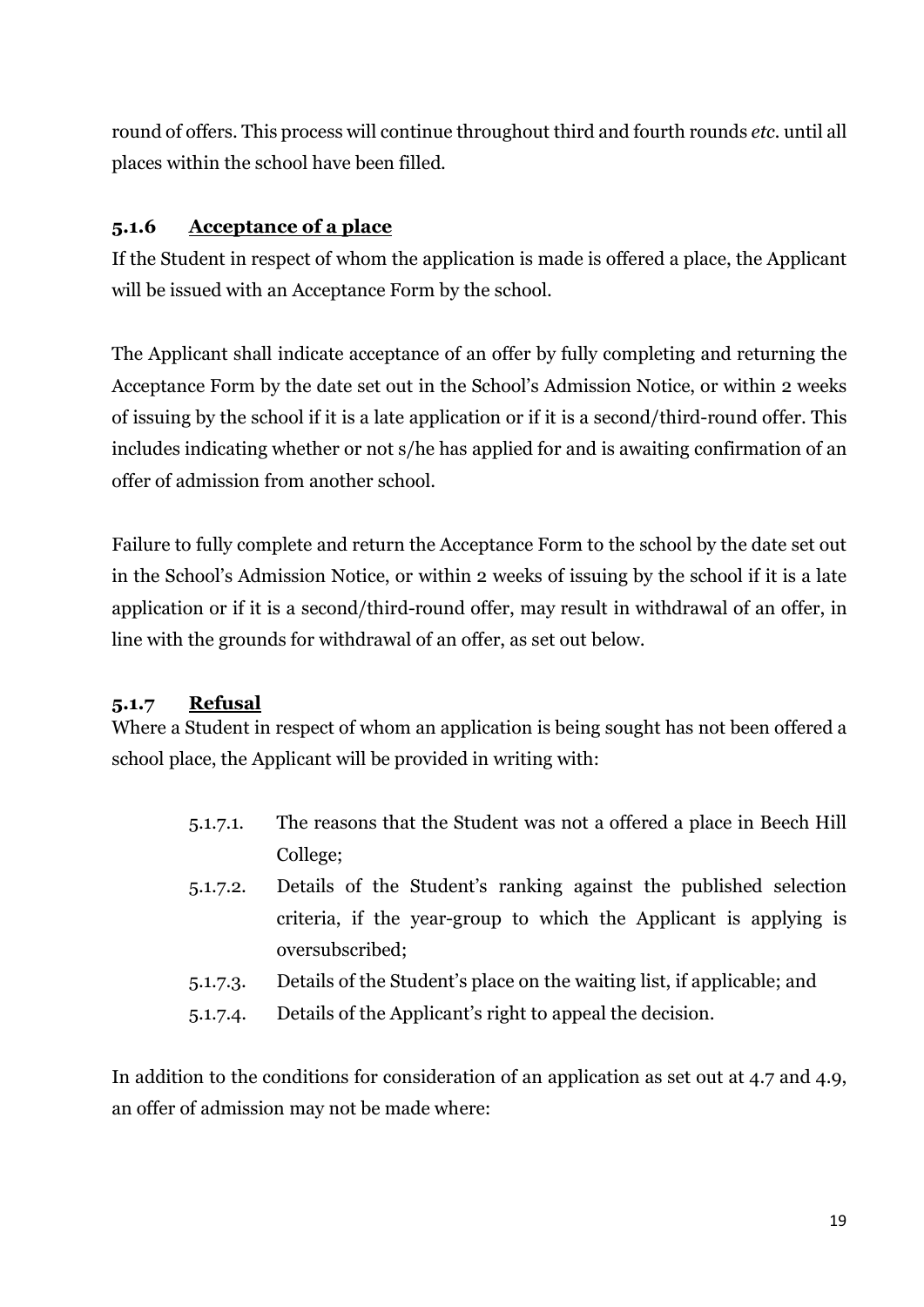5.1.7.5. The information contained in the application is false or misleading in a material respect.

#### 5.1.8 Withdrawal of an offer

An offer of admission may be withdrawn where:

- 5.1.8.1. The information contained in the application is false or misleading in a material respect, or
- 5.1.8.2. The Applicant fails to confirm acceptance of an offer of admission on or before the date set out in the annual Admission Notice of the school for the academic year for which s/he is applying, or in the case of a late application, or second/third-round offer, within 2 weeks, or
- 5.1.8.3. An Applicant has not indicated:
	- (i) whether or not s/he has applied for and is awaiting confirmation of an offer from another school(s) and if so, the details of the school(s); and
	- (ii) whether or not or s/he has accepted an offer of admission from another school(s) and if so, the details of the offer(s).

If an offer of a place is withdrawn by the school, the Student on whose behalf the application was made shall lose his/her place on the admission list or waiting list for that academic year and any subsequent applications for the same academic year on behalf of that Student shall be treated as a late application in line with section 5.1.4 above.

## 5.1.9 Appeals

For information relating to an Applicant's right to appeal a decision of Beech Hill College regarding admission to the First-Year Group, see section 5.2.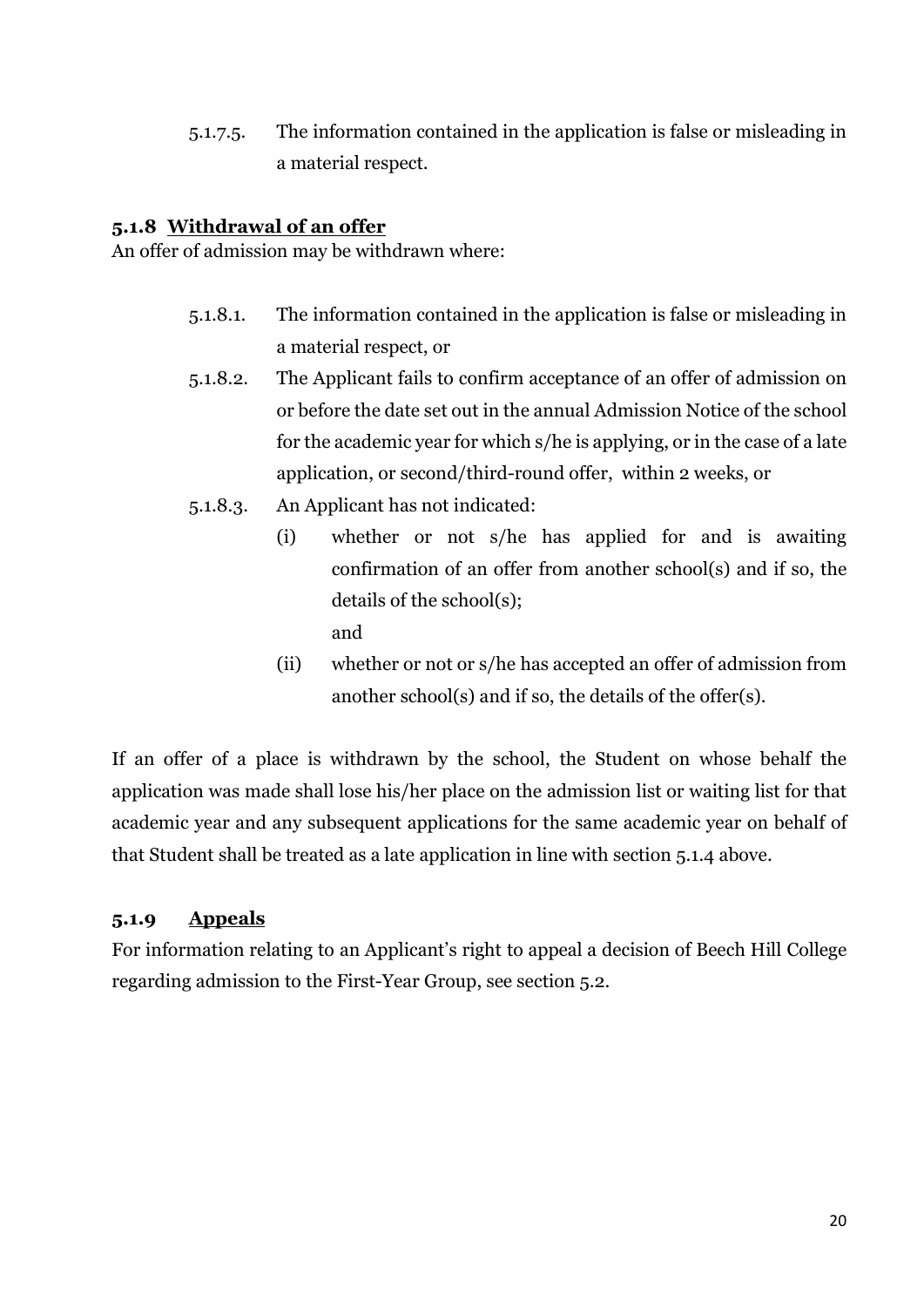## 5.2. APPEALS

### 5.3.1. Appeal where refusal was due to oversubscription:

An Applicant who was refused admission because the school is oversubscribed and who wishes to appeal this decision must submit his/her appeal in writing, via a Section 29 Appeal Application Form, available from the school office, for it to be reviewed by the board of management of Beech Hill College at Tirkeenan, Monaghan, Co Monaghan,  $\frac{\sin(0)}{2}$  info@bhc.ie. Such an appeal must be brought within fourteen calendar days of receipt by the Applicant of the school's decision to refuse to admit. However, if a different time period for the bringing of such an appeal is specified by the Minister for Education and Skills after the publication of this Policy, same shall apply instead.

If an Applicant is not satisfied with the decision of the board of management, or the board of management is not in a position to review the decision to refuse admission, the Applicant may apply to bring an appeal to an appeals committee established by the Minister for Education and Skills under section 29A of the Education Act 1998.

### 5.3.2. Appeal where refusal was for a reason other than oversubscription:

An Applicant who was refused admission to Beech Hill College for a reason other than the school being oversubscribed and who wishes to appeal this decision may choose to put his/her appeal in writing, via a Section 29 Appeal Application Form, available from the school office, for it to be reviewed by the board of management Beech Hill College. Such an appeal must be brought within fourteen calendar days of receipt by the Applicant of the school's decision to refuse to admit. However, if a different time period for the bringing of such an appeal is specified by the Minister for Education and Skills after the publication of this policy, same shall apply instead.

Alternatively, s/he may choose to apply to bring an appeal to an appeals committee established by the Minister for Education and Skills under section 29A of the Education Act 1998.

If an Applicant who chooses to appeal to the board of management is not satisfied with the decision of the board of management, the Applicant may also apply to bring an appeal to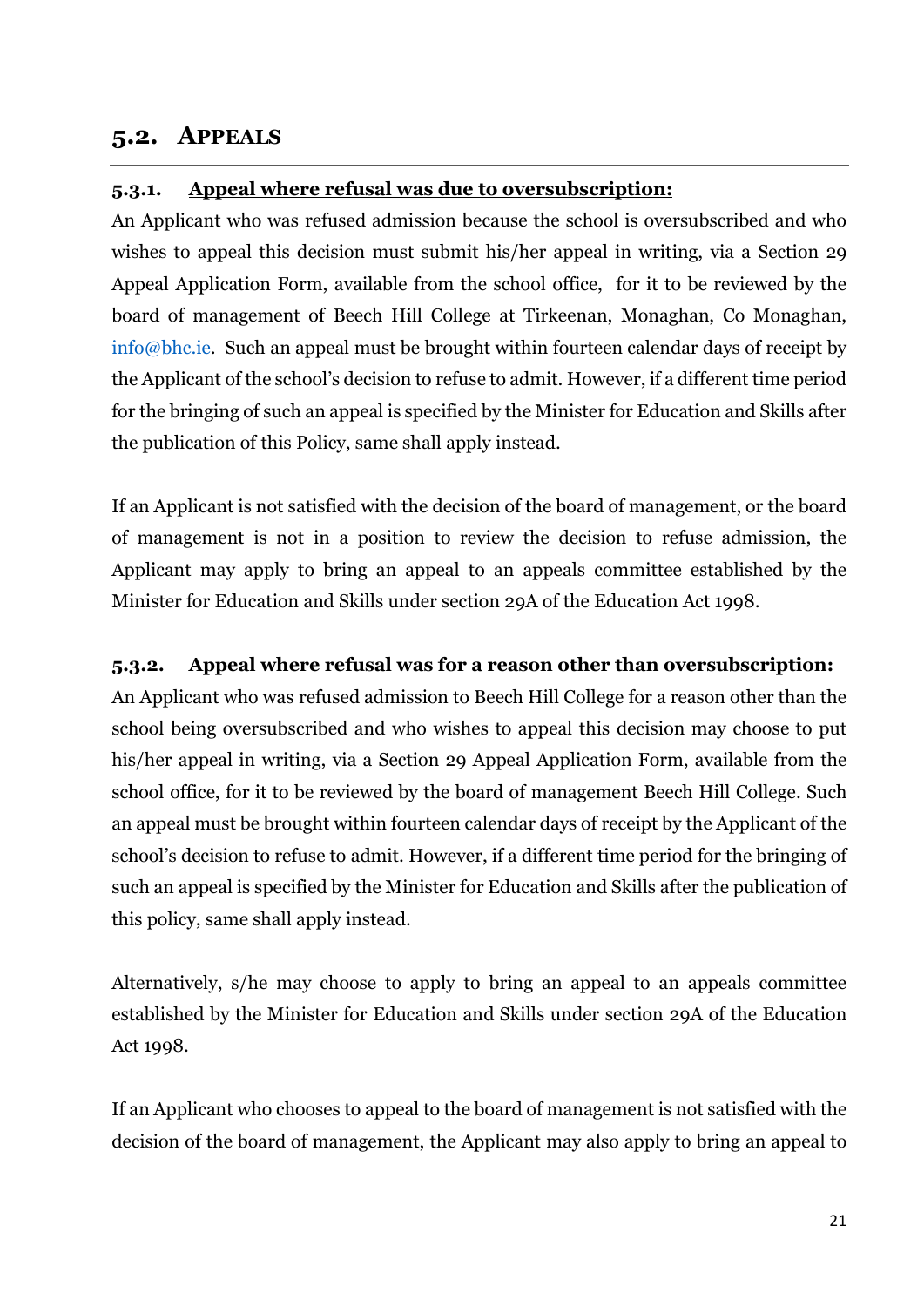an appeals committee established by the Minister for Education and Skills under section 29A of the Education Act 1998.

## 5.3.3. Basis for appeal:

As required by section 29C(2) of the Education Act 1998, an application to appeal must be based on the implementation of this Admission Policy, the content of the school's Admission Notice and also set out the grounds of the request to appeal the decision.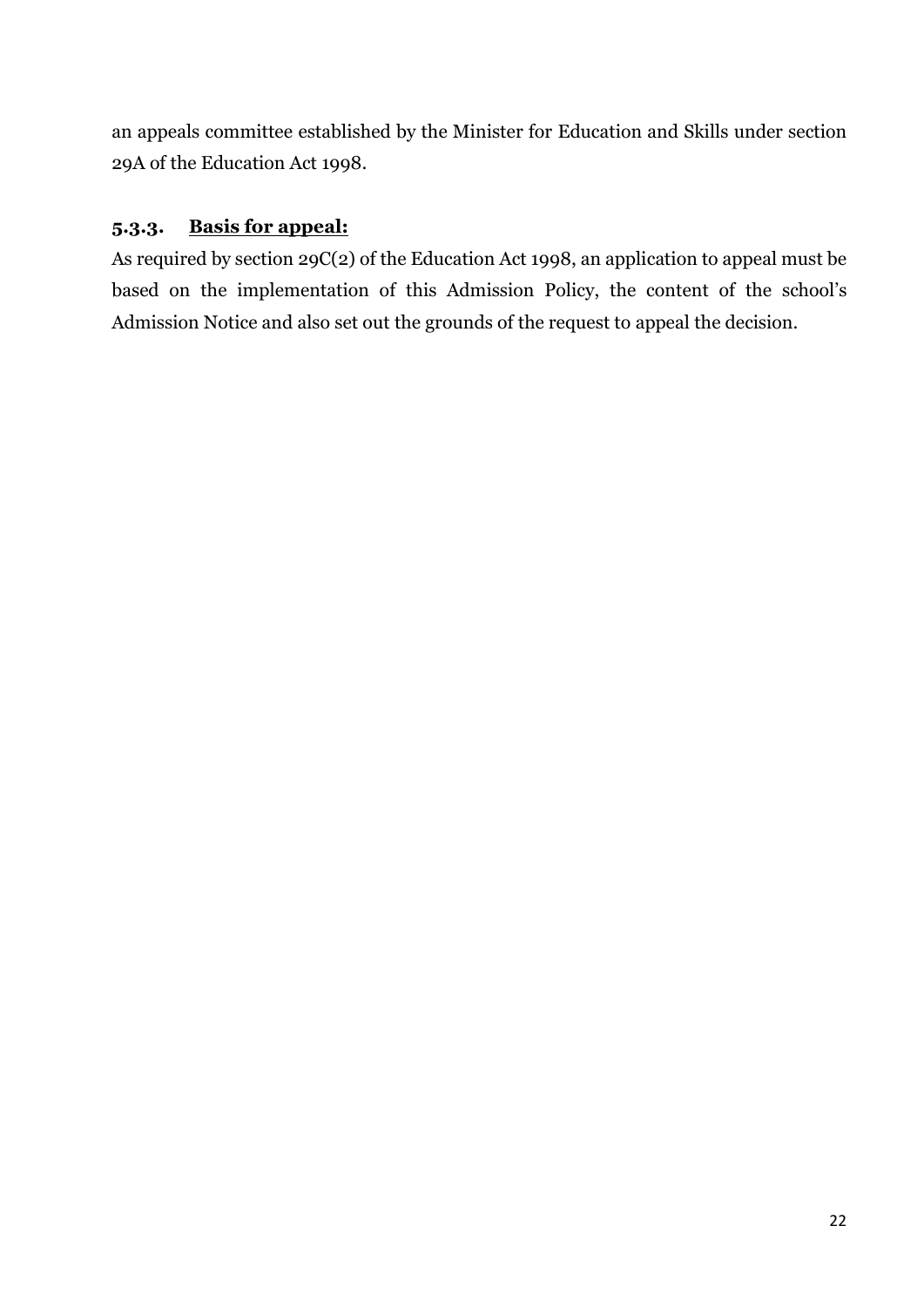## SECTION 6 APPLICATION TO ALL YEAR GROUPS OTHER THAN FIRST-YEAR

## 6 APPLICATION TO ALL YEAR GROUPS OTHER THAN FIRST-YEAR

#### 6.1 Admission Provisions (other than First-Year)

- 6.1.1. Oversubscription
- 6.1.2. Selection criteria in order of priority
- 6.1.3. Selection process
- 6.1.4. Late Applications
- 6.1.5. Second/third-round offers of a place
- 6.1.6. Acceptance of a place
- 6.1.7. Refusal
- 6.1.8. Withdrawal of an offer
- 6.1.9. Appeals

#### 6.2 Appeals

- 6.2.1. Appeal where refusal was due to oversubscription
- 6.2.2. Appeal where refusal was for a reason other than oversubscription
- 6.2.3. Basis for appeal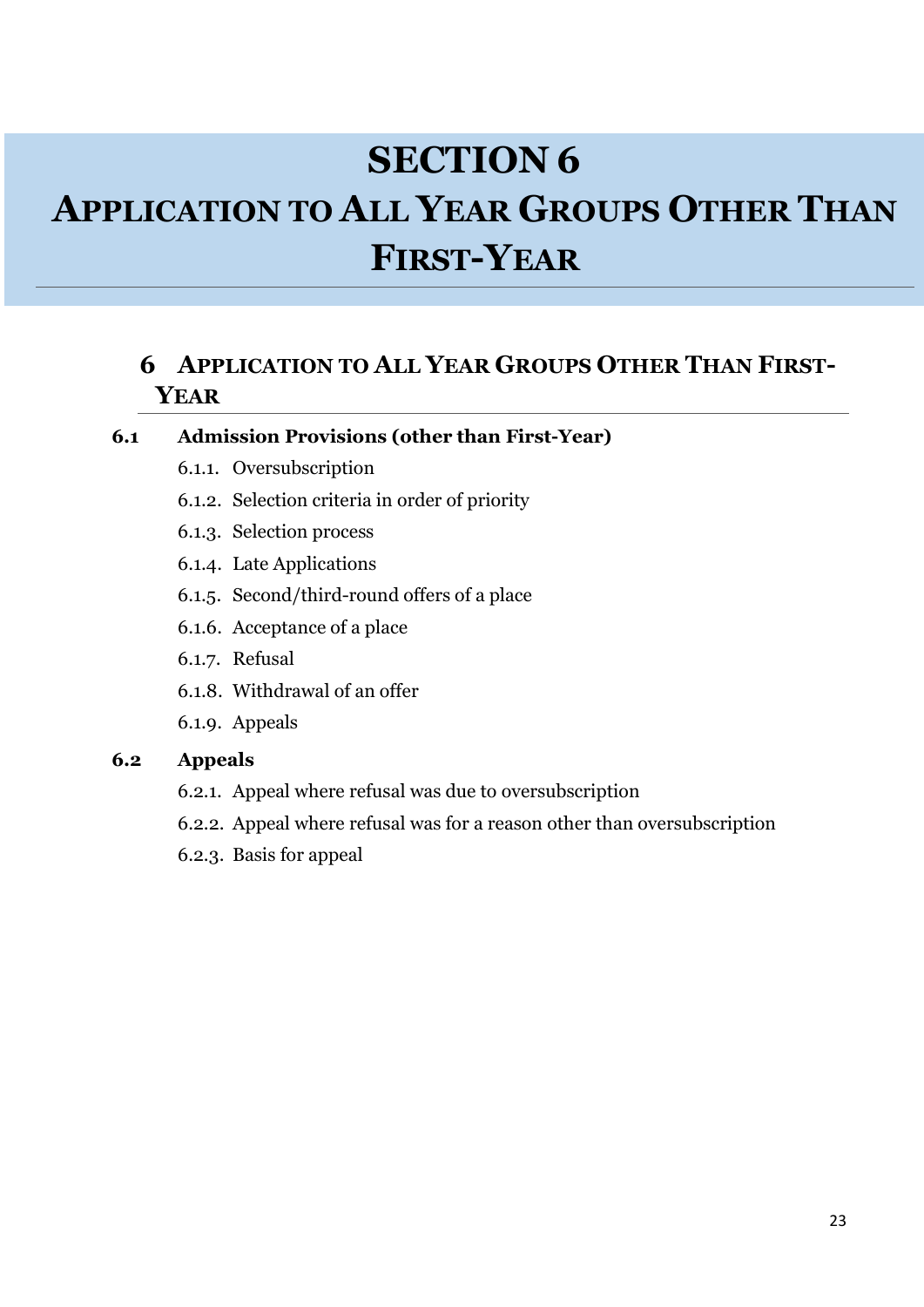## 6.1 ADMISSION PROVISIONS (OTHER THAN FIRST-YEAR)

Where Beech Hill College is not oversubscribed, all Students will be offered a school place, subject to sections 4.7, and 4.9 .

A Student applying for admission to a year-group other than First-Year but seeking admission to the Special Class should see section 7 of this Admission Policy.

### 6.1.1 Oversubscription

When the number of applications exceeds the number of places available, the published selection criteria as set out at section 6.1.2 below will apply and a waiting list shall be compiled which shall remain valid only for the school year in respect of which the applications are made. Where Beech Hill College is in a position to offer further school places that become available for and during that academic year, places will be offered in accordance with the order of priority in which Students have been placed on the waiting list.

For the avoidance of doubt, if a Student does not receive a place in the school for a given academic year, but s/he wishes to be considered for admission to the same year group in the following academic year, a new application must be made on behalf of that Student during the dates specified by the school as being the period when it will accept applications to all years other than the First Year Group.

Where the school is oversubscribed, any selection criteria that are not included in this Admission Policy shall not be considered in determining whether or not a Student is admitted to the school.

#### 6.1.2 Selection criteria in order of priority

Beech Hill College will apply the following criteria for admission to a year-group other than First-Year:

- 6.1.2.1 If the Student has siblings currently enrolled in the school;
- 6.1.2.2 If the Student has siblings who were previously enrolled in the school;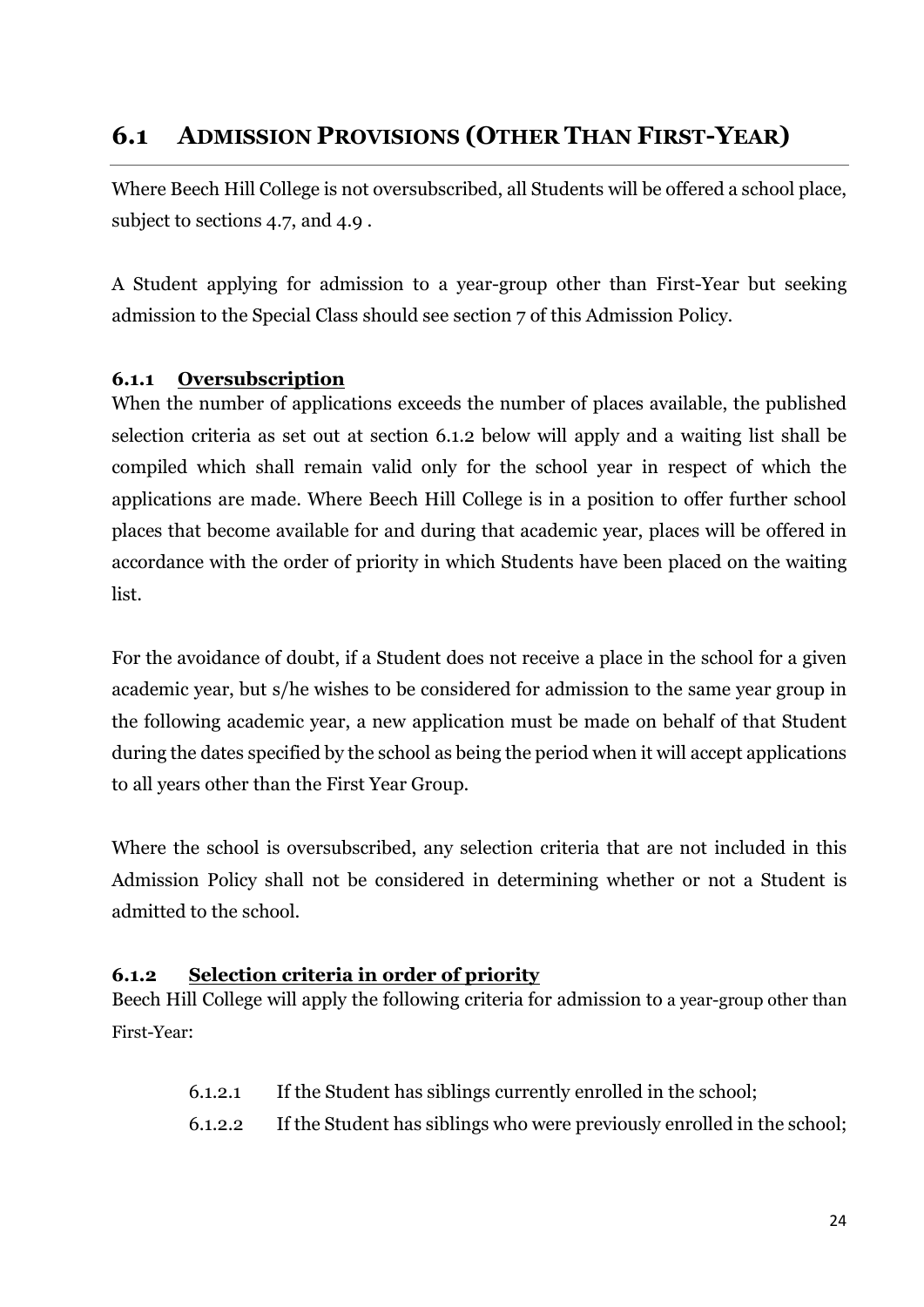6.1.2.3 If the Student had a parent or grandparent who previously attended the school (to a maximum of 25% of the places available);

Note: See section 7 for selection criteria applicable to admission to the Special Class.

Any selection criteria that are not included in this Admission Policy shall not be considered in determining whether or not an Applicant is admitted.

## 6.1.3 Selection process

Beech Hill College will apply the selection process as follows:

An Applicant will be offered a place in Beech Hill College based on the number of the published selection criterion met by him/her i.e. an Applicant who meets three of the specified application criteria will be given priority over an Applicant who meets two of the specified application criteria.

Where two or more applications have met the same number of selection criteria and are tied for a place, Beech Hill College will apply a random lottery to assign any available places in the school, or on the waiting list, to those applications.

## 6.1.4 Late applications:

An application received by Beech Hill College after the closing date published by Beech Hill College, and set out in the Admission Notice, is considered a late application for the purposes of this Admission Policy.

Where Beech Hill College is oversubscribed and receives a late application for admission, that application will receive a place on the waiting list beneath Applicants whose applications were received by the school before the closing date for applications. Such late applications will be placed on the waiting list in accordance with the date and time they were received by the school and subsequently the school's selection criteria will be applied in accordance with this Admission Policy.

Where Beech Hill College is not oversubscribed and it receives a late application, the Student seeking admission will receive an offer of a place within Beech Hill College, subject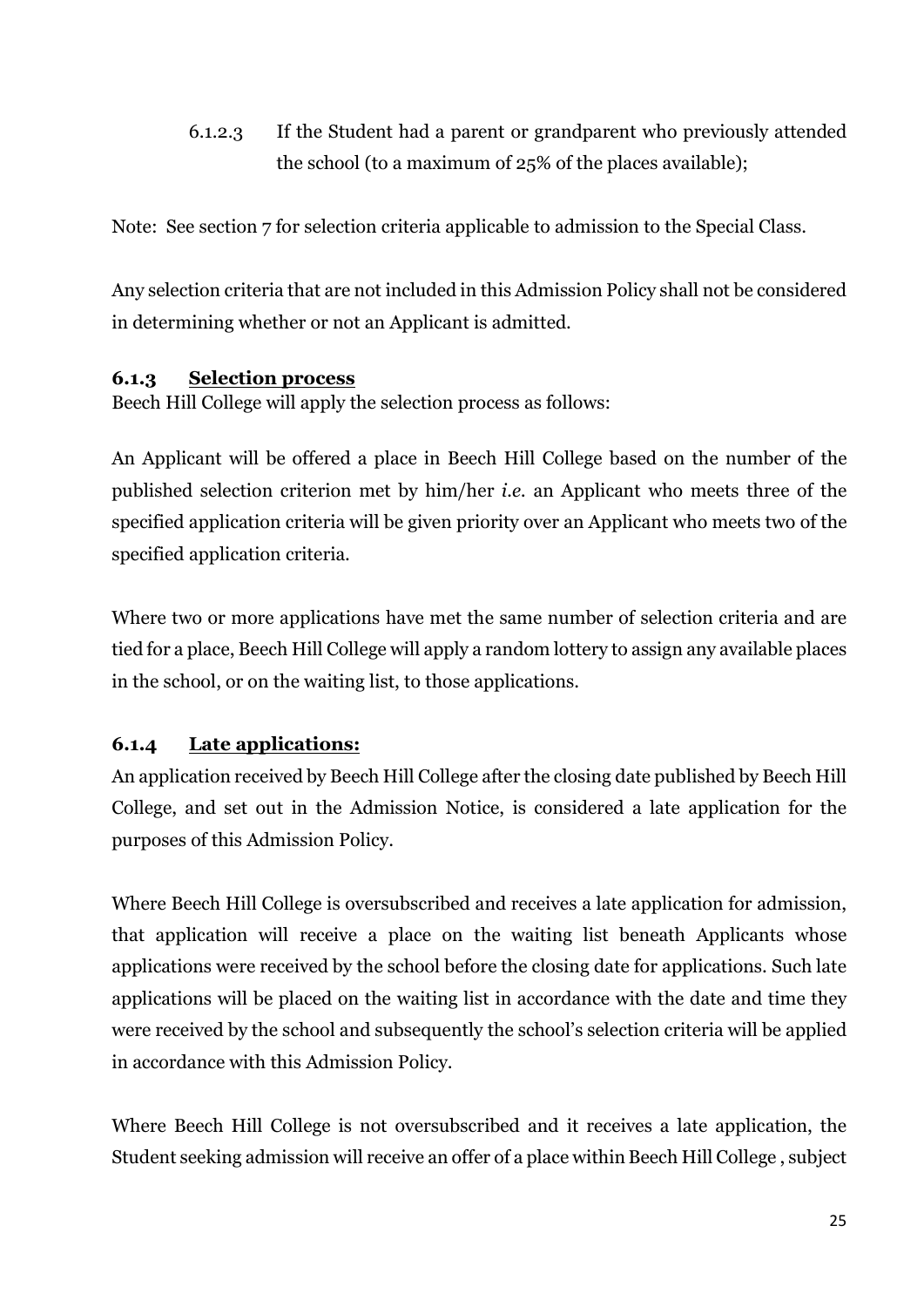to sections 4.7 and 4.9, and the same process as applies to Applicants whose applications were received before the closing date will be applied i.e. an Acceptance Form will be issued to the Applicant for completion and return to the school within 2 weeks of issue.

## 6.1.5 Second/third-round offers of a place

Where a Student is in receipt of an offer of a place within Beech Hill College but does not accept the offer, or the school withdraws the offer in line with the relevant provisions of this Policy, the place will be offered to the next Student on the waiting list in a secondround of offers. This process will continue throughout third and fourth rounds etc. until all places within the school have been filled.

## 6.1.6 Acceptance of a place:

If the Student in respect of whom the application is made is offered a place, the Applicant will be issued with an Acceptance Form by the school.

The Applicant shall indicate acceptance of an offer by fully completing and returning the Acceptance Form by the date set out in the School Admission Notice, or within 2 weeks of issuing by the school if it is a late application or if it is a second/third-round offer. This includes indicating whether or not s/he has applied for and is awaiting confirmation of an offer of admission from another school.

Failure to fully complete and return the Acceptance Form to the school by the date set out in the School Admission Notice, or within 2 weeks of issuing by the school if it is a late application or if it is a second/third-round offer, may result in withdrawal of an offer, in line with the grounds for withdrawal of an offer, as set out below.

## 6.1.7 Refusal:

Where a Student in respect of whom an application is being sought has not been offered a school place, the Applicant will be provided in writing with:

6.1.7.1. The reasons that the Student was not offered a place in Beech Hill College,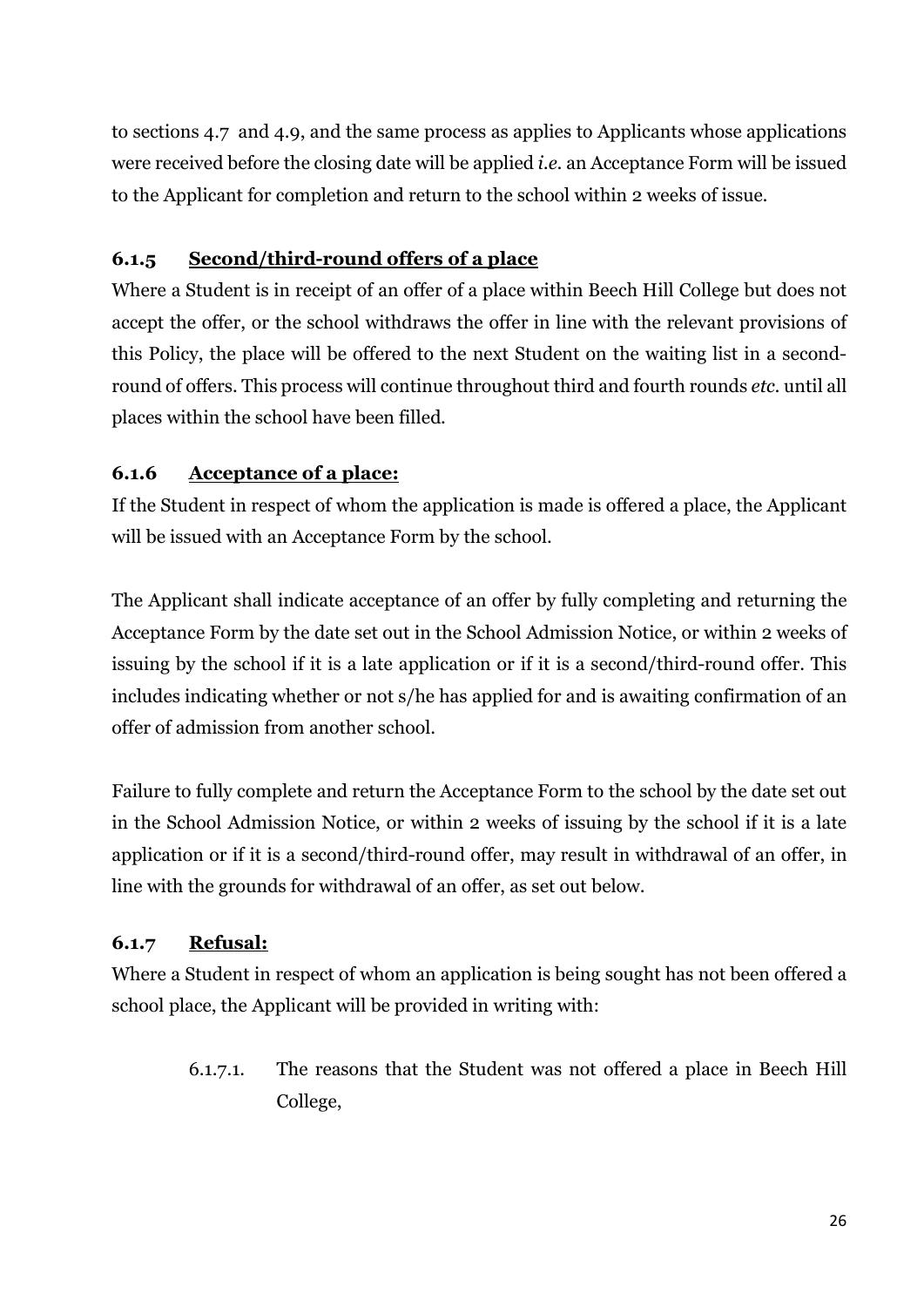- 6.1.7.2. Details of the Student's ranking against the published selection criteria, if the year-group to which the Applicant is applying is oversubscribed,
- 6.1.7.3. Details of the Student's place on the waiting list, if applicable, and
- 6.1.7.4. Details of the Applicant's right to appeal the decision.

In addition to the conditions for consideration of an application as set out at 4.7 and 4.9, an offer of admission may not be made where:

6.1.7.5. The information contained in the application is false or misleading in a material respect.

#### 6.1.8 Withdrawal of an offer

An offer of admission may be withdrawn where:

- 6.1.8.1. The information contained in the application is false or misleading in a material respect, or
- 6.1.8.2. The Applicant fails to confirm acceptance of an offer of admission on or before the date set out in the annual Admission Notice of the school for the academic year for which s/he is applying, or in the case of a late application, or second/third-round offer, within 2 weeks, or
- 6.1.8.3. An Applicant has not indicated:
	- (i) whether or not s/he has applied for and is awaiting confirmation of an offer from another school(s) and if so, the details of the school(s); and
	- (ii) whether or not or s/he has accepted an offer of admission from another school(s) and if so, the details of the offer(s).

If an offer of a place is withdrawn by the school, the Student on whose behalf the application was made shall lose his/her place on the admission list or waiting list for that academic year and any subsequent applications for the same academic year on behalf of that Student shall be treated as a late application in line with section 6.1.4 above.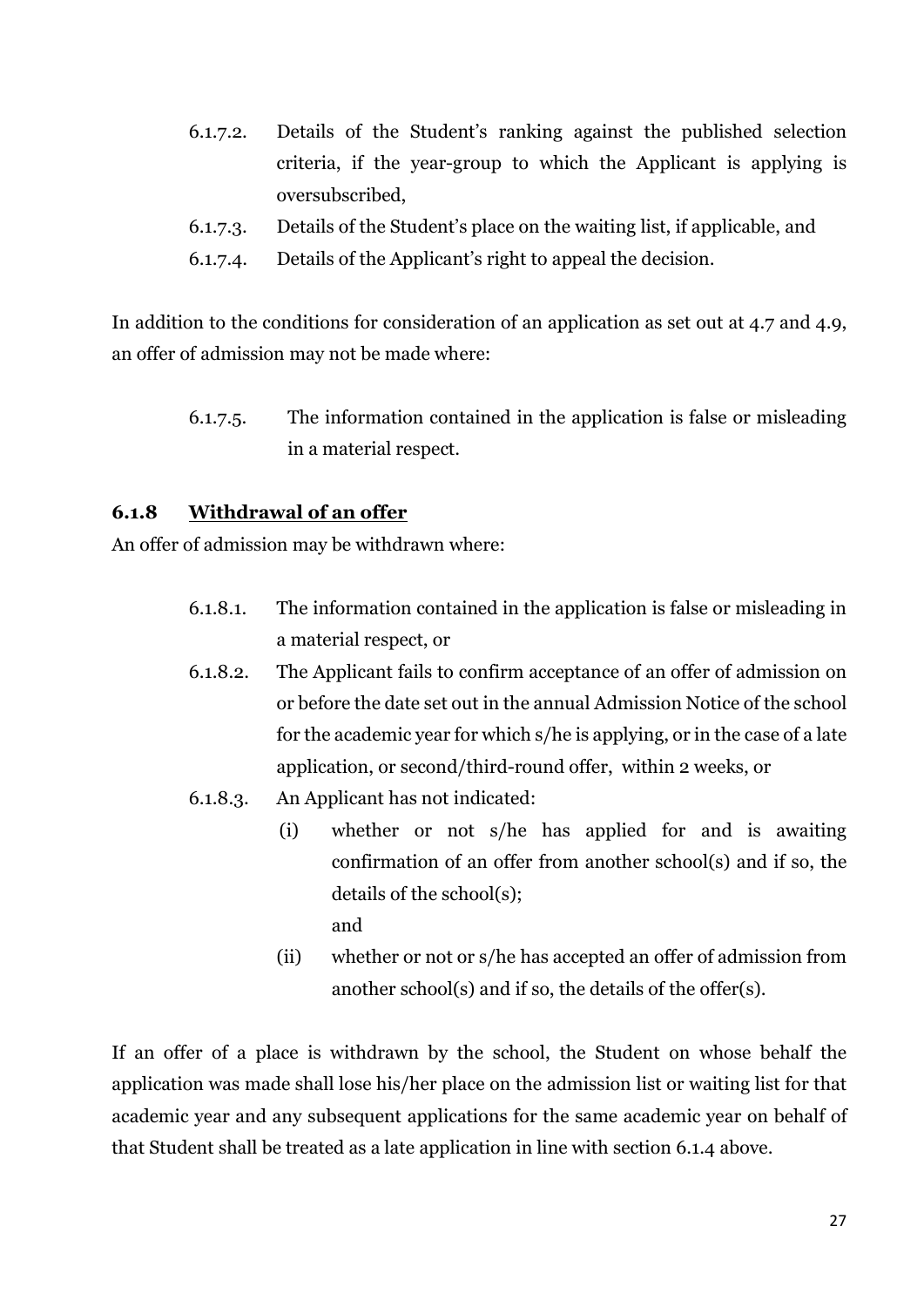#### 6.1.9 Appeals:

For information relating to an Applicant's right to appeal a decision of Beech Hill College regarding admission to a year-group other than First-Year, see section 6.3

## 6.2 APPEALS

## 6.3.1. Appeal where refusal was due to oversubscription:

An Applicant who was refused admission because the school is oversubscribed and who wishes to appeal this decision must submit his/her appeal in writing, via a Section 29 Appeal Application Form, available from the school office and on the school's website, for it to be reviewed by the board of management of Beech Hill College at Tirkeenan, Monaghan, Co Monaghan, info@bhc.ie. Such an appeal must be brought within fourteen calendar days of receipt by the Applicant of the school's decision to refuse to admit. However, if a different time period for the bringing of such an appeal is specified by the Minister for Education and Skills after the publication of this Policy, same shall apply instead.

If an Applicant is not satisfied with the decision of the board of management, or the board of management is not in a position to review the decision to refuse admission, the Applicant may apply to bring an appeal to an appeals committee established by the Minister for Education and Skills under section 29A of the Education Act 1998.

#### 6.3.2. Appeal where refusal was for a reason other than oversubscription:

An Applicant who was refused admission to Beech Hill College for a reason other than the school being oversubscribed and who wishes to appeal this decision may choose to put his/her appeal in writing, via a Section 29 Appeal Application Form, available from the school office, for it to be reviewed by the board of management of Beech Hill College. Such an appeal must be brought within fourteen calendar days of receipt by the Applicant of the school's decision to refuse to admit. However, if a different time period for the bringing of such an appeal is specified by the Minister for Education and Skills after the publication of this Policy, same shall apply instead.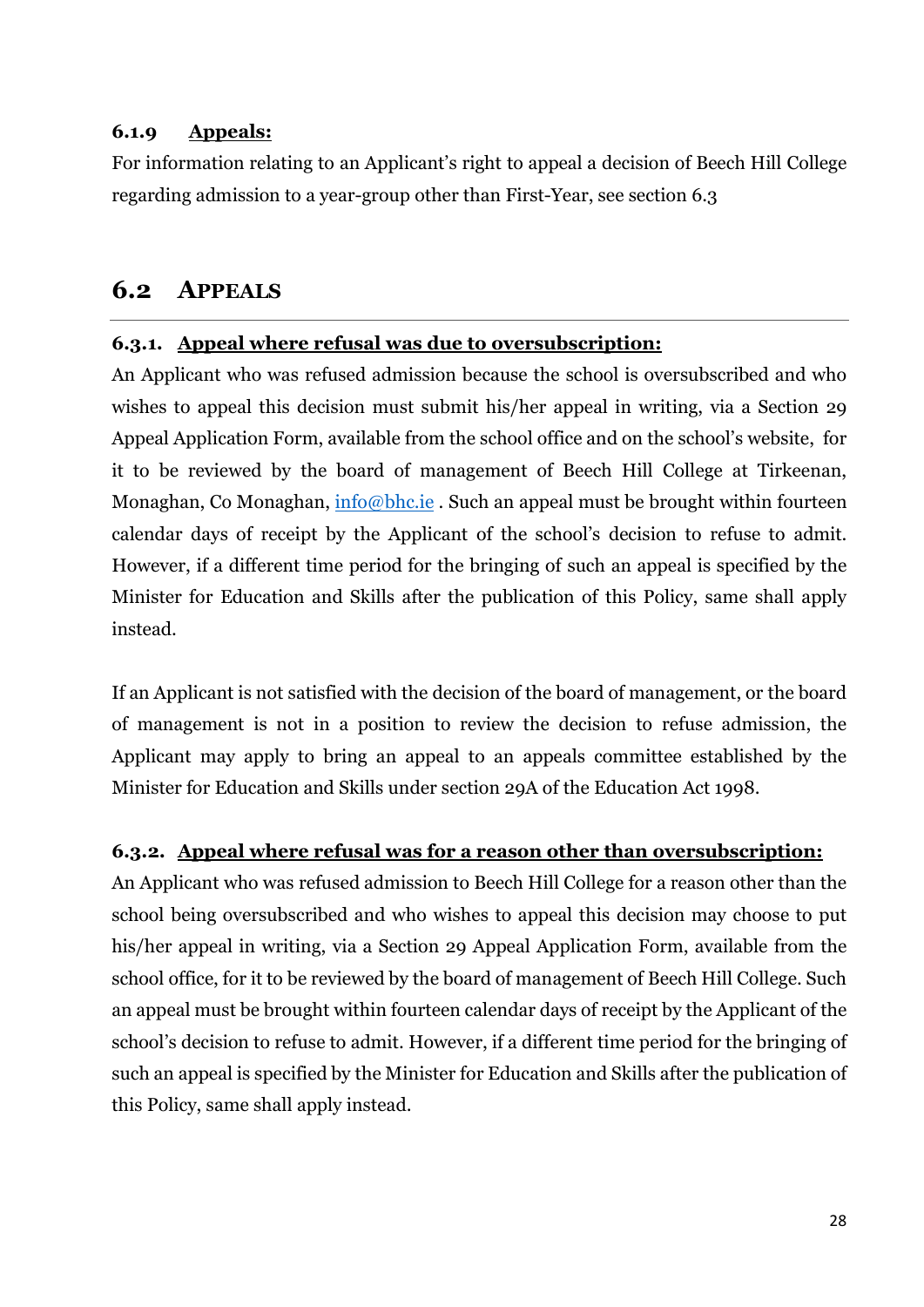Alternatively, s/he may choose to apply to bring an appeal to an appeals committee established by the Minister for Education and Skills under section 29A of the Education Act 1998.

If an Applicant who chooses to appeal to the board of management is not satisfied with the decision of the board of management, the Applicant may also apply to bring an appeal to an appeals committee established by the Minister for Education and Skills under section 29A of the Education Act 1998.

## 6.3.3. Basis for appeal:

As required by section 29C(2) of the Education Act 1998, an application to appeal must be based on the implementation of this Admission Policy, the content of the school's Admission Notice and also set out the grounds of the request to appeal the decision.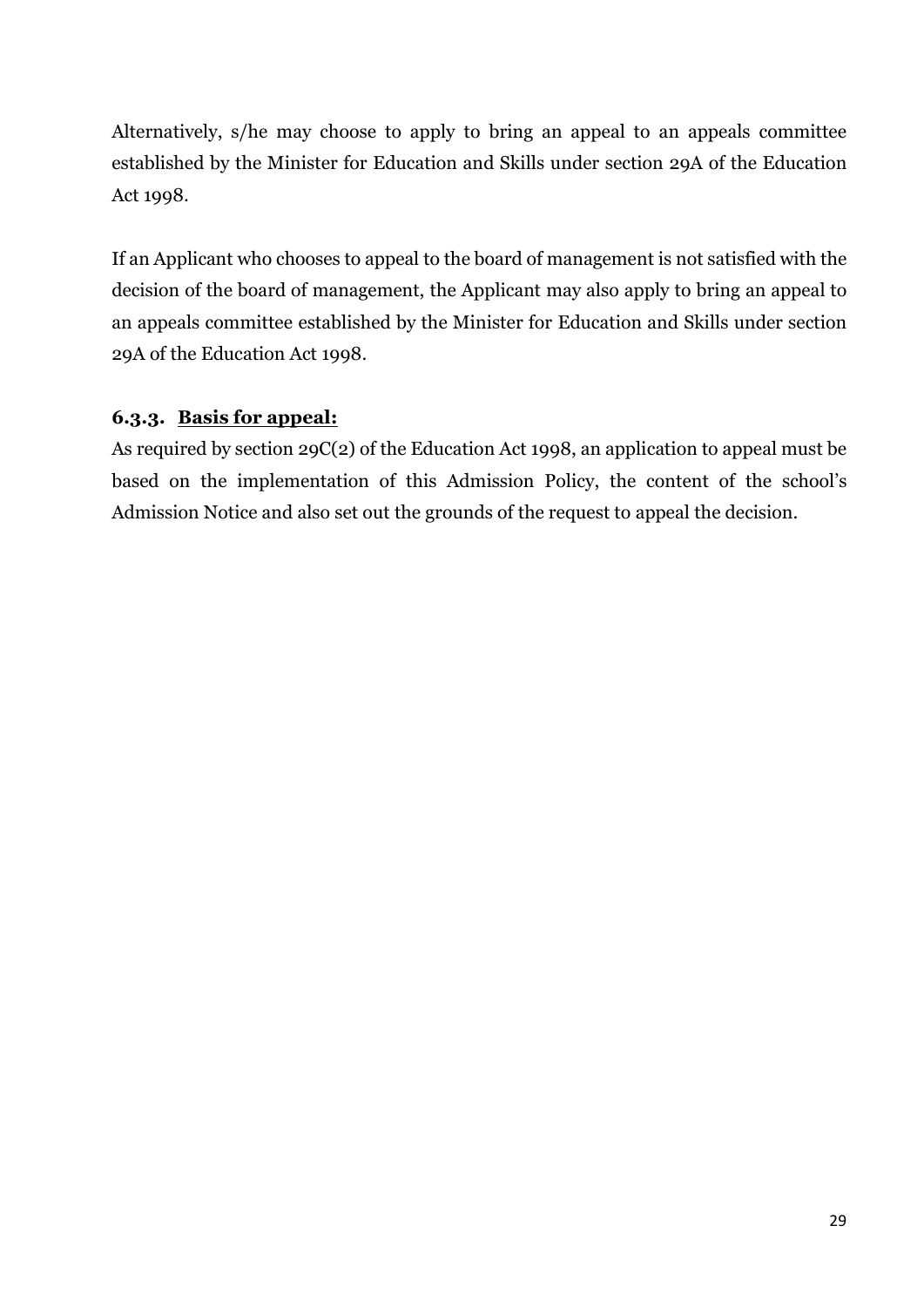## SECTION<sub>7</sub>

## APPLICATION TO THE SPECIAL CLASS

## 7 APPLICATION TO THE SPECIAL CLASS

#### 7.1 Admission Provisions for the Special Class

- 7.1.1. Oversubscription
- 7.1.2. Selection criteria in order of priority
- 7.1.3. Selection process
- 7.1.4. Late Applications
- 7.1.5. Second/third-round offers of a place
- 7.1.6. Acceptance of a place
- 7.1.7. Refusal
- 7.1.8. Withdrawal of an offer

#### 7.2 Appeals

- 7.2.1. Appeal where refusal was due to oversubscription
- 7.2.2. Appeal where refusal was for a reason other than oversubscription
- 7.2.3. Basis for appeal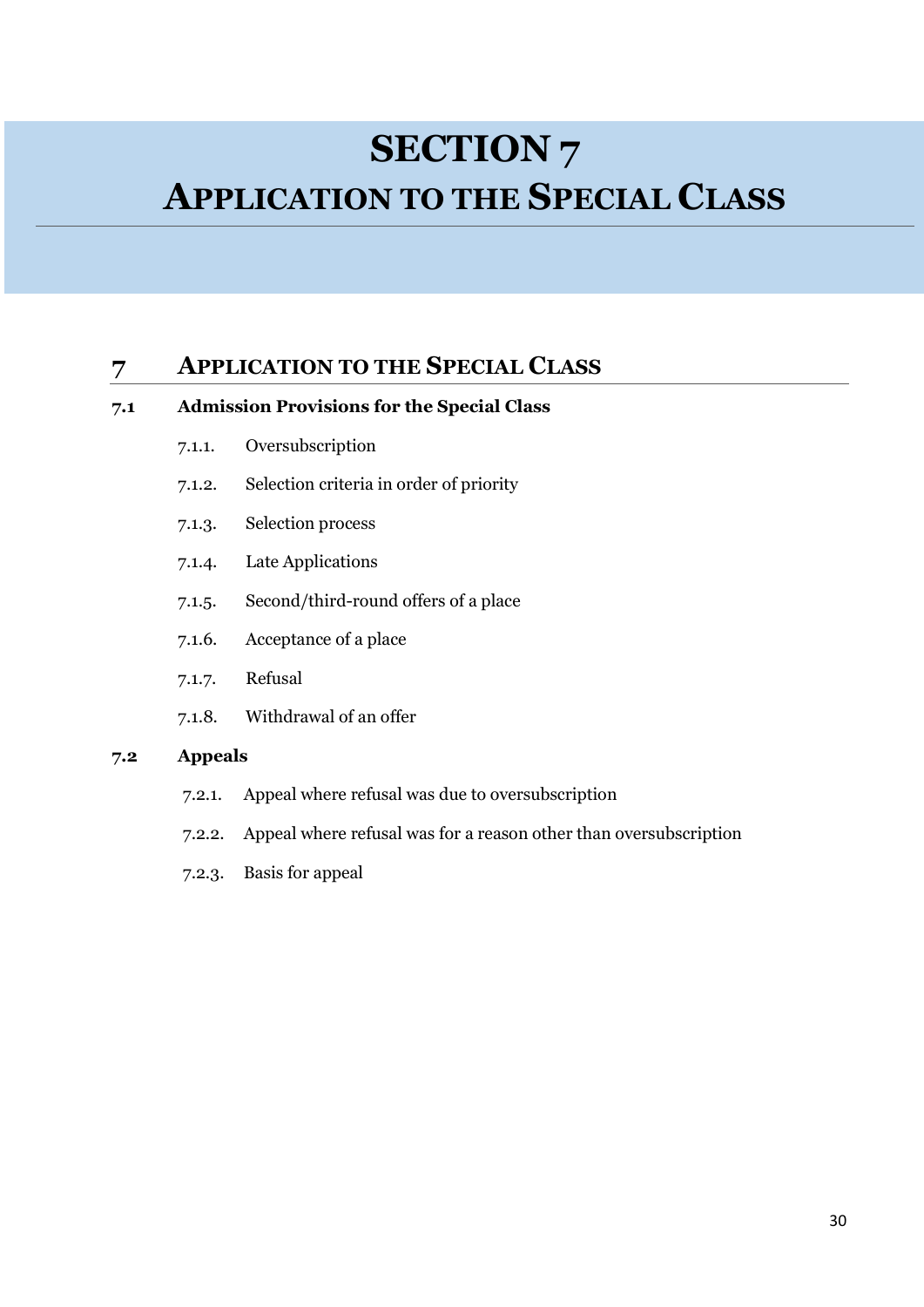## 7.1 ADMISSION PROVISIONS FOR THE SPECIAL CLASS

 Beech Hill College has a Special Class, established to cater for the special educational needs of Students with Autism/Autistic Spectrum Disorders.

Only applications in respect of Students who are leaving one of the local feeder primary schools in summer term 2021 and whose needs fall within the category of special educational needs provided for by the Special Class will be considered.

Where the Special Class in Beech Hill College is not oversubscribed, all Students whose needs fall within the category of special educational needs provided for by the Special Class will be offered a place in the Special Class, subject to sections 4.7, 4.8

In line with section 4.9, where the Special Class in Beech Hill College is not oversubscribed, all Children whose needs fall within the category of special educational needs provided for by the Special Class will be offered a place in the Special Class, subject to section 4.7.

## 7.1.1 Oversubscription:

When the number of applications exceeds the number of places available, the published selection criteria as set out at section 7.1.2 below will apply and a waiting list shall be compiled which shall remain valid only for the school year in respect of which the applications are made. Where Beech Hill College is in a position to offer further school places that become available for and during that academic year, places will be offered in accordance with the order of priority in which Students have been placed on the waiting list.

For the avoidance of doubt, if a Student does not receive a place in the school for a given academic year, but s/he wishes to be considered for admission to the same year group in the following academic year, a new application must be made on behalf of that Student during the dates specified by the school as being the period when it will accept applications made to all years other than the First-Year Group.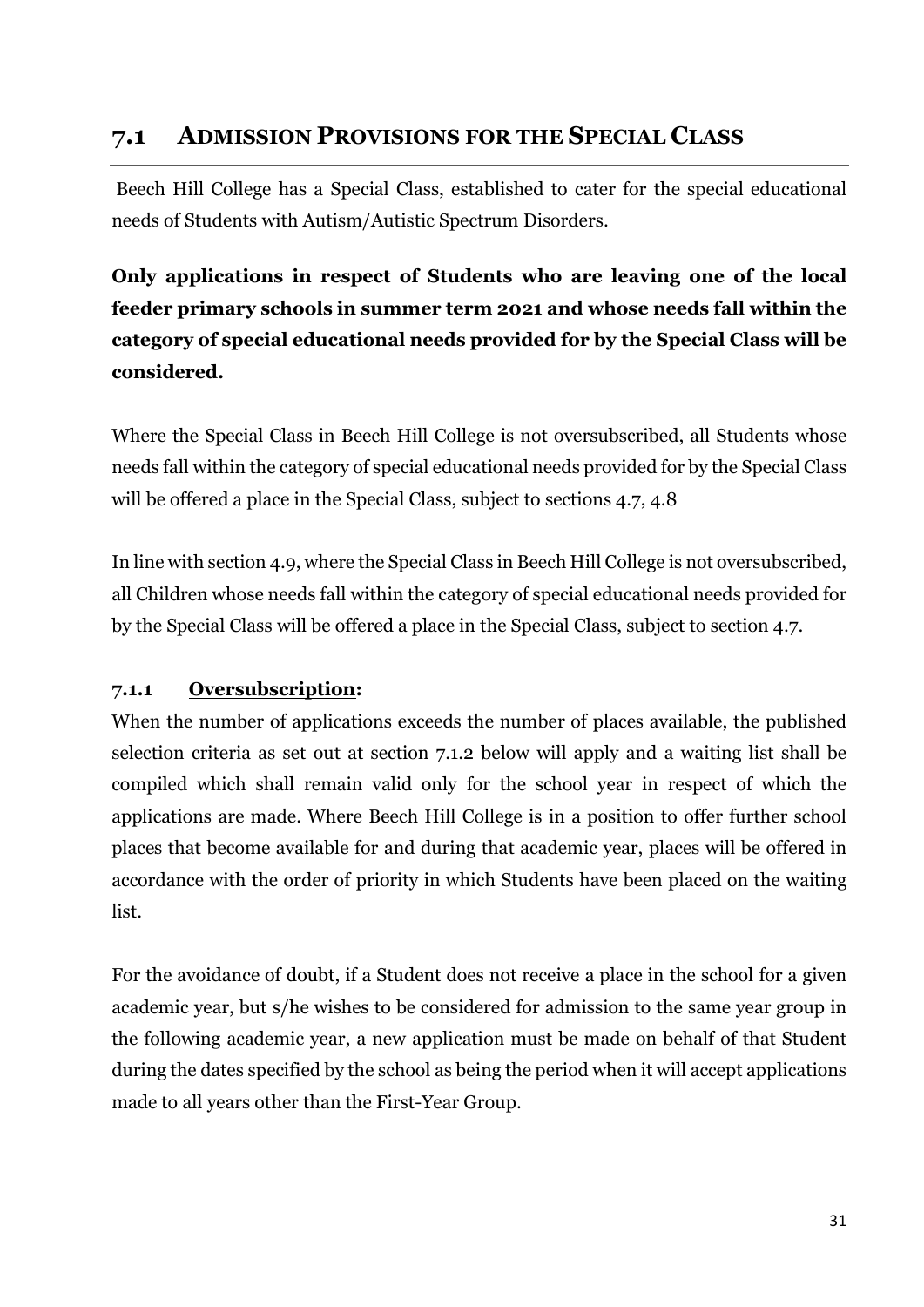Where the school is oversubscribed, any selection criteria that are not included in this Admission Policy shall not be considered in determining whether or not a Student is admitted to the school.

### 7.1.2 Selection criteria in order of priority:

Applications to the Special Class will only be considered if the Student's needs fall within the specified category of special educational needs provided for by this class. Subject to this requirement, in the event of oversubscription, the following criteria for admission to the Special Class will apply:

### 7.1.2.1 Whether the Student attended one of the local feeder primary schools:

- St. Patrick's NS Clara, Truagh
- St. Michael's NS Corcaghan
- Corracrin NS Emyvale
- Deravoy NS Emyvale
- Edenmore NS Emyvale
- St. Mary's NS Glaslough
- Scoil Phadraig Garron, Tyholland
- St. Joseph's NS Knockatallon
- Knockconan NS Ballyoisin, Emyvale
- Knocknagrave NS Tydavnet
- Latnamard NS Aghabog, Smithboro
- Scoil Bhride Silverstream, Tyholland
- St. Mary's NS Moy, Clontibret
- Magherarney NS Smithboro
- St. Mary's BNS The Hill, Monaghan
- St. Louis' GNS Park Road, Monaghan
- St. Michael's NS Rackwallace, Castleshane
- Gaelscoil Ultain Knockaconny, Armagh Rd, Monaghan
	- St. Mary's NS Threemilehouse
		- St. Dympna's NS Tydavnet
	- Urbleshanny NS Scotstown
	- Clontibret NS Clontibret
- Drumacrutten NS Drumacrutten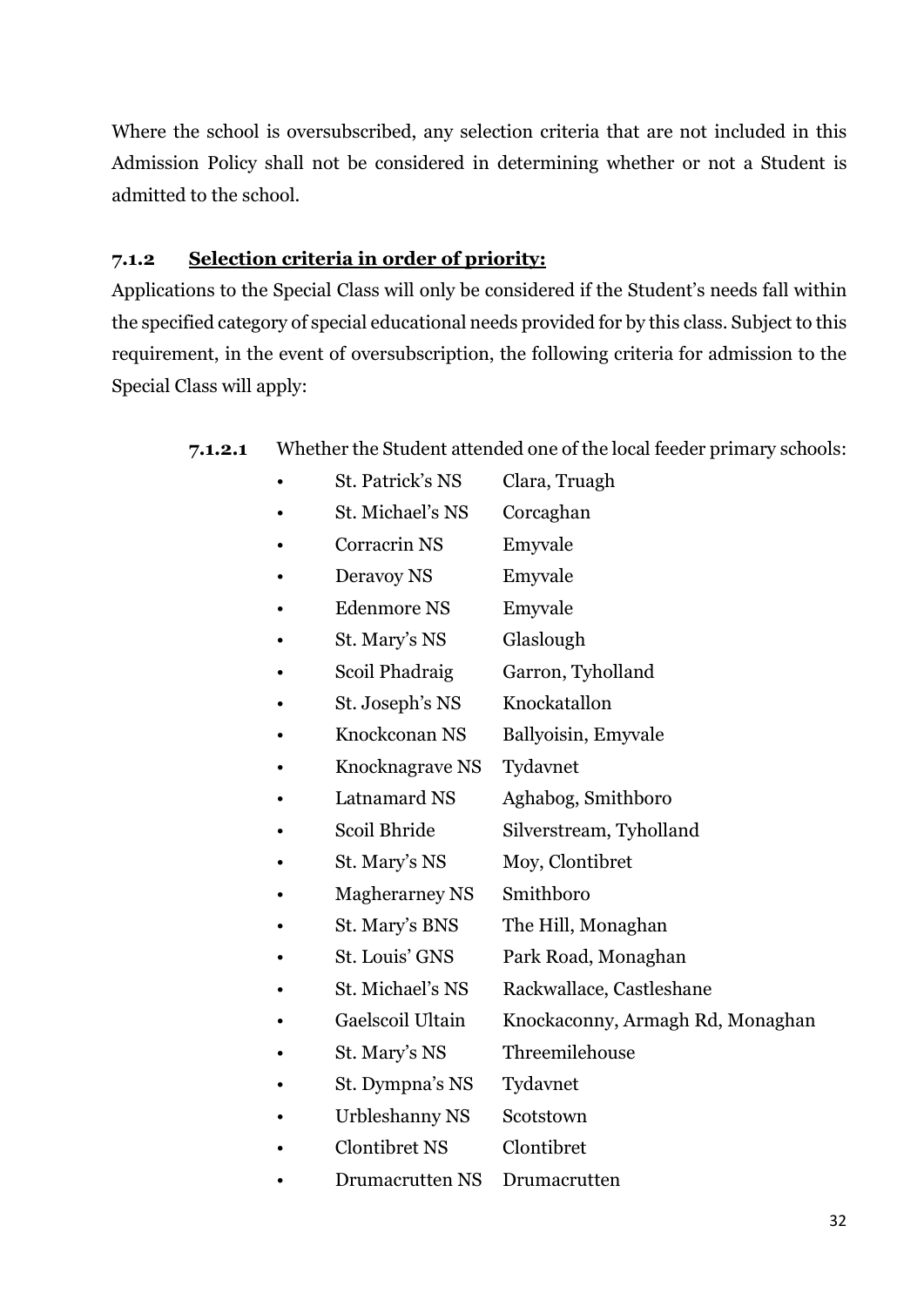| <b>Tyholland NS</b> | Tyholland            |
|---------------------|----------------------|
| Model School        | North Road, Monaghan |

- Billis NS Glaslough
- 7.1.2.2 If the Student has siblings currently enrolled in the school
- 7.1.2.3 If the Student has siblings who were previously enrolled in the school
- 7.1.2.4 If the Student had a parent or grandparent who previously attended the school (to a maximum of 25% of the places available);

### 7.1.3 Selection process:

Beech Hill College will apply the selection process as follows

Having met the criteria for admission to the Special Class, applications are considered against the published selection criteria. Places will be offered in the first instance to those who meet the first criterion. Subsequently, where the school still has places available the remaining Applicants are considered against the second criterion and those Applicants who meet this criterion will be offered a place within the school. This process is continuously carried out until all available places have been offered and accepted.

Where two or more applications are tied in the foregoing selection process, Beech Hill College will apply a random lottery to assign any available places in the school, or on the waiting list, to those applications.

## 7.1.4 Late applications:

An application received by Beech Hill College after the closing date published by Beech Hill College, and set out in the Admission Notice, is considered a late application for the purposes of this Admission Policy.

Where Beech Hill College is oversubscribed and receives a late application for admission, that application will receive a place on the waiting list beneath Applicants whose applications were received by the school before the closing date for applications. Such late applications will be placed on the waiting list in accordance with the date and time they were received by the school and subsequently the school's selection criteria will be applied in accordance with this Admission Policy.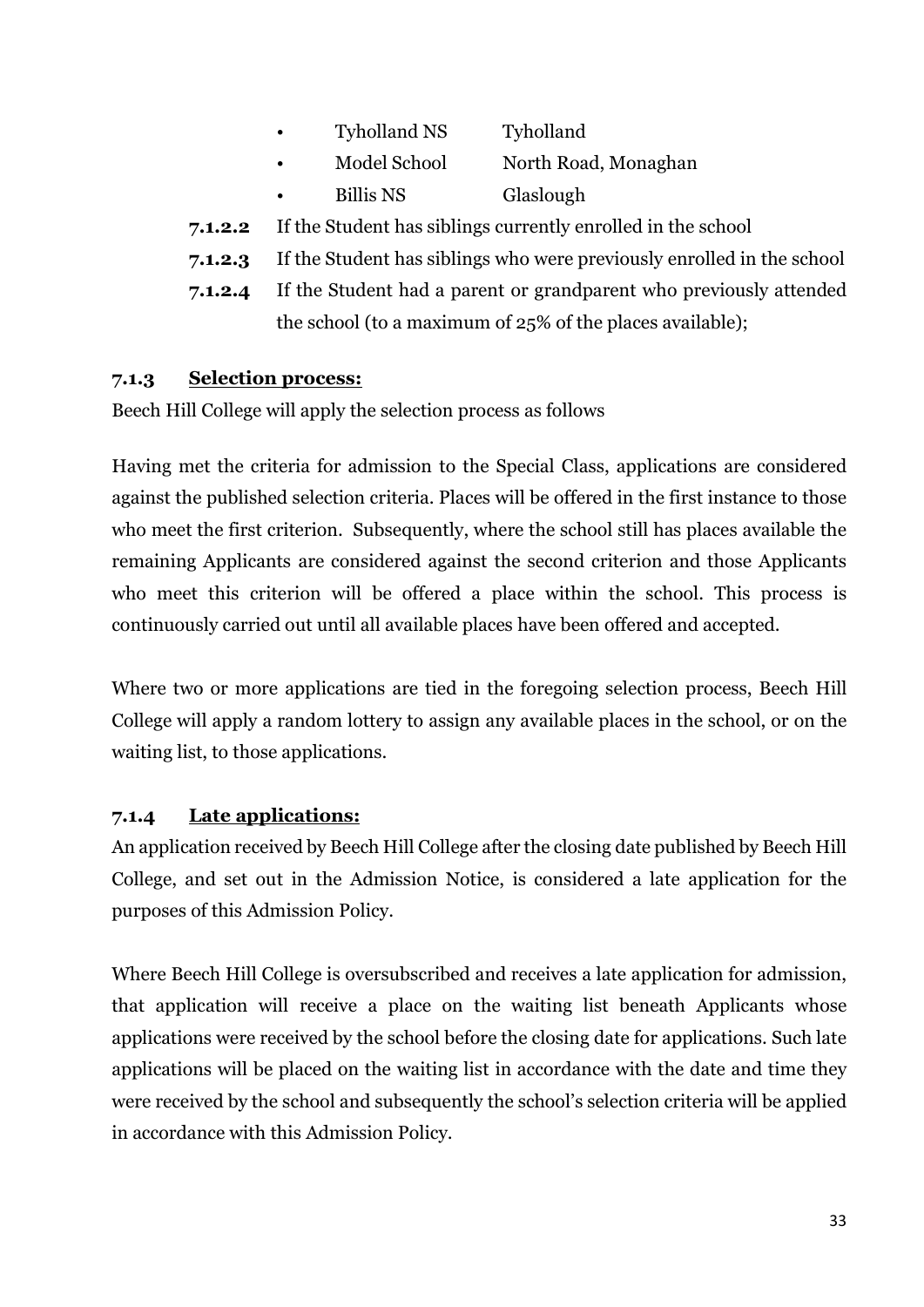Where Beech Hill College is not oversubscribed and it receives a late application, the Student seeking admission will receive an offer of a place within Beech Hill College, subject to sections 4.7 and 4.9, and the same process as applies to Applicants whose applications were received before the closing date will be applied *i.e.* an Acceptance Form will be issued to the Applicant for completion and return to the school within 2 weeks of issue.

## 7.1.5 Second/third-round offers of a place

Where a Student is in receipt of an offer of a place within Beech Hill College but does not accept the offer, or the school withdraws the offer in line with the relevant provisions of this Policy, the place will be offered to the next Student on the waiting list in a secondround of offers. This process will continue throughout third and fourth rounds etc. until all places within the school have been filled.

## 7.1.6 Acceptance of a place:

If the Student in respect of whom the application is made is offered a place, the Applicant will be issued with an Acceptance Form by the school.

The Applicant shall indicate acceptance of an offer by fully completing and returning the Acceptance Form by the date set out in the School Admission Notice, or within 2 weeks of issuing by the school if it is a late application or if it is a second/third-round offer. This includes indicating whether or not s/he has applied for and is awaiting confirmation of an offer of admission from another school.

Failure to fully complete and return the Acceptance Form to the school by the date set out in the school's Admission Notice, or within 2 weeks of issuing by the school if it is a late application or if it is a second/third-round offer, may result in withdrawal of an offer, in line with the grounds for withdrawal of an offer, as set out below.

## 7.1.7 Refusal:

Where a Student in respect of whom an application is being sought has not been offered a school place, the Applicant will be provided in writing with:

> 7.1.7.1 The reasons that the Student was not a offered a place in Beech Hill College;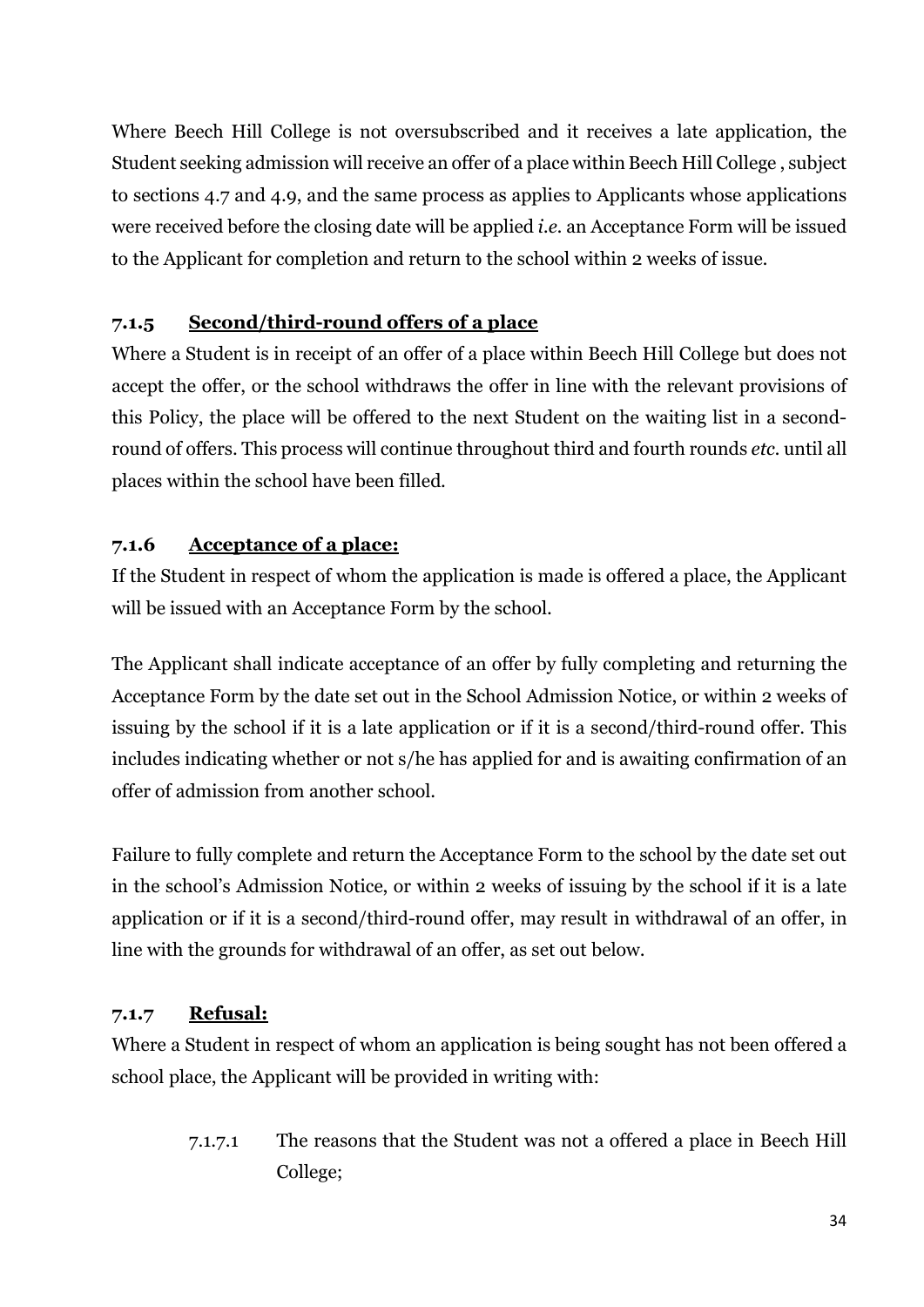- 7.1.7.2 Details of the Student's ranking against the published selection criteria, if the year-group to which the applicant is applying is oversubscribed;
- 7.1.7.3 Details of the Student's place on the waiting list, if applicable; and
- 7.1.7.4 Details of the Applicant's right to appeal the decision

In addition to the conditions for consideration of an application as set out at 4.7 and 4.9, an offer of admission may not be made where:

> 7.1.7.5 The information contained in the application is false or misleading in a material respect.

#### 7.1.8 Withdrawal of an offer

An offer of admission may be withdrawn where:

- 7.1.8.1. The information contained in the application is false or misleading in a material respect, or
- 7.1.8.2. The Applicant fails to confirm acceptance of an offer of admission on or before the date set out in the annual Admission Notice of the school for the academic year for which s/he is applying, or in the case of a late application, or second/third-round offer, within 2 weeks, or
- 7.1.8.3. An Applicant has not indicated:
	- (i) whether or not s/he has applied for and is awaiting confirmation of an offer from another school(s) and if so, the details of the school(s); and
	- (ii) whether or not or s/he has accepted an offer of admission from another school(s) and if so, the details of the offer(s).

If an offer of a place is withdrawn by the school, the Student on whose behalf the application was made shall lose his/her place on the admission list or waiting list for that academic year and any subsequent applications for the same academic year on behalf of that Student shall be treated as a late application in line with section 7.1.4 above.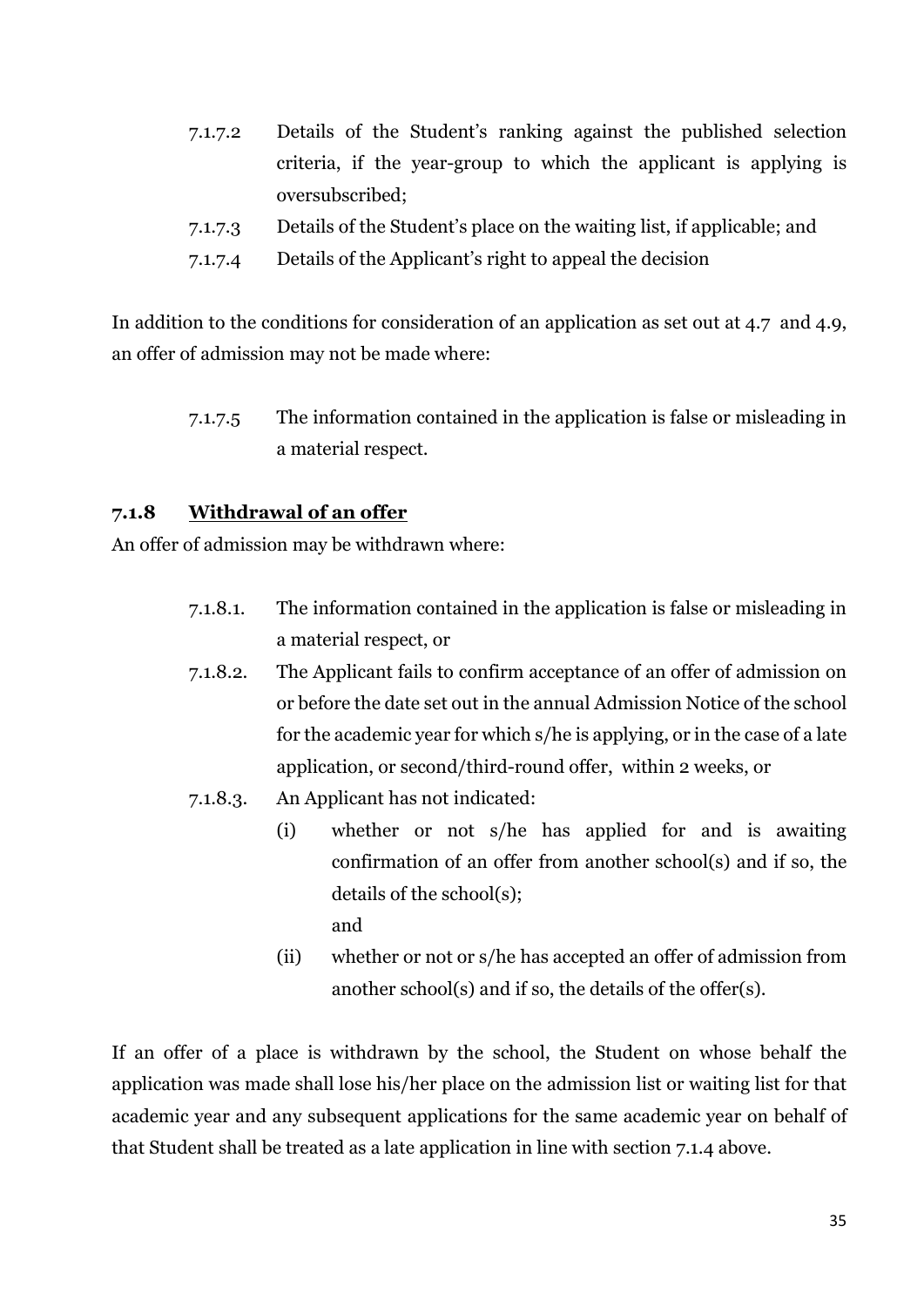## 7.2 APPEALS

### 7.2.1. Appeal where refusal was due to oversubscription:

An Applicant who was refused admission because the school is oversubscribed and who wishes to appeal this decision must submit his/her appeal in writing, via a Section 29 Appeal Application Form, available from the school office and on the school's website, for it to be reviewed by the board of management of Beech Hill College at Tirkeenan, Monaghan, info@bhc.ie. Such an appeal must be brought within fourteen calendar days of receipt by the Applicant of the school's decision to refuse to admit. However, if a different time period for the bringing of such an appeal is specified by the Minister for Education and Skills after the publication of this Policy, same shall apply instead.

If an Applicant is not satisfied with the decision of the board of management, or the board of management is not in a position to review the decision to refuse admission, the Applicant may apply to bring an appeal to an appeals committee established by the Minister for Education and Skills under section 29A of the Education Act 1998.

#### 7.2.2. Appeal where refusal was for a reason other than oversubscription:

An Applicant who was refused admission to Beech Hill College for a reason other than the school being oversubscribed and who wishes to appeal this decision may choose to put his/her appeal in writing, via a Section 29 Appeal Application Form, available from the school office, for it to be reviewed by the board of management of Beech Hill College . Such an appeal must be brought within fourteen calendar days of receipt by the Applicant of the school's decision to refuse to admit. However, if a different time period for the bringing of such an appeal is specified by the Minister for Education and Skills after the publication of this Policy, same shall apply instead.

Alternatively, s/he may choose to apply to bring an appeal to an appeals committee established by the Minister for Education and Skills under section 29A of the Education Act 1998.

If an Applicant who chooses to appeal to the board of management is not satisfied with the decision of the board of management, the Applicant may also apply to bring an appeal to